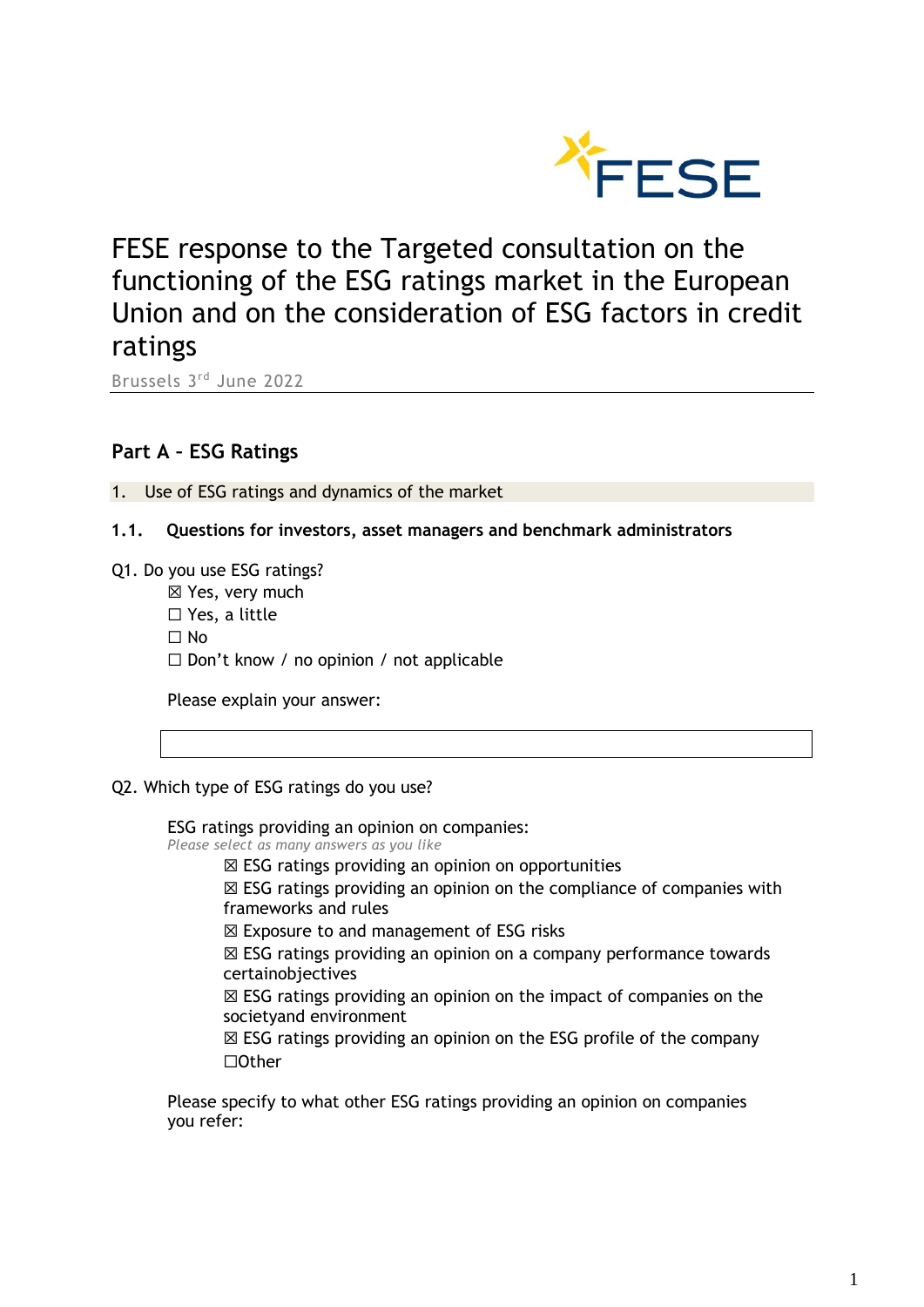With respect to ESG ratings providing an opinion on opportunities, FESE would like to emphasise that ESG ratings play a role in the issuance of green bonds. It allows for the rating of projects considered as 'green' and provides a crucial type of assessment which attracts investors for the financing of these bonds.

ESG ratings providing an opinion on: *Please select as many answers as you like* ☐ investment funds

 $\Box$  other financial products

# **ESG ratings providing an opinion on investment funds**

ESG ratings providing an opinion on investment funds: *Please select as many answers as you like*

☐ exposure to and management of ESG risks

□impact on the society and environment

- ☐ ESG characteristics
- $\Box$  other specialised ratings

Please specify to what other specialised ratings you refer:

# **ESG ratings providing an opinion on investment funds**

Please specify to what other financial products you refer:

ESG ratings providing an opinion on the other financial products you listed above: *Please select as many answers as you like*

 $\Box$  exposure to and management of ESG risks

 $\Box$  impact on the society and environment

- ☐ ESG characteristics
- $\Box$  other specialised ratings

Please specify to what other specialised ratings you refer:

Q3. To what degree do you use ESG ratings in investment or other financing decisions on the a scale of from 1 to 10? (1= very little, 10=decisive)

□ 1 - very little

- $\square$  2
- $\Box$  3

 $\Box$  4

- $\Box$  5
- $\Box$  6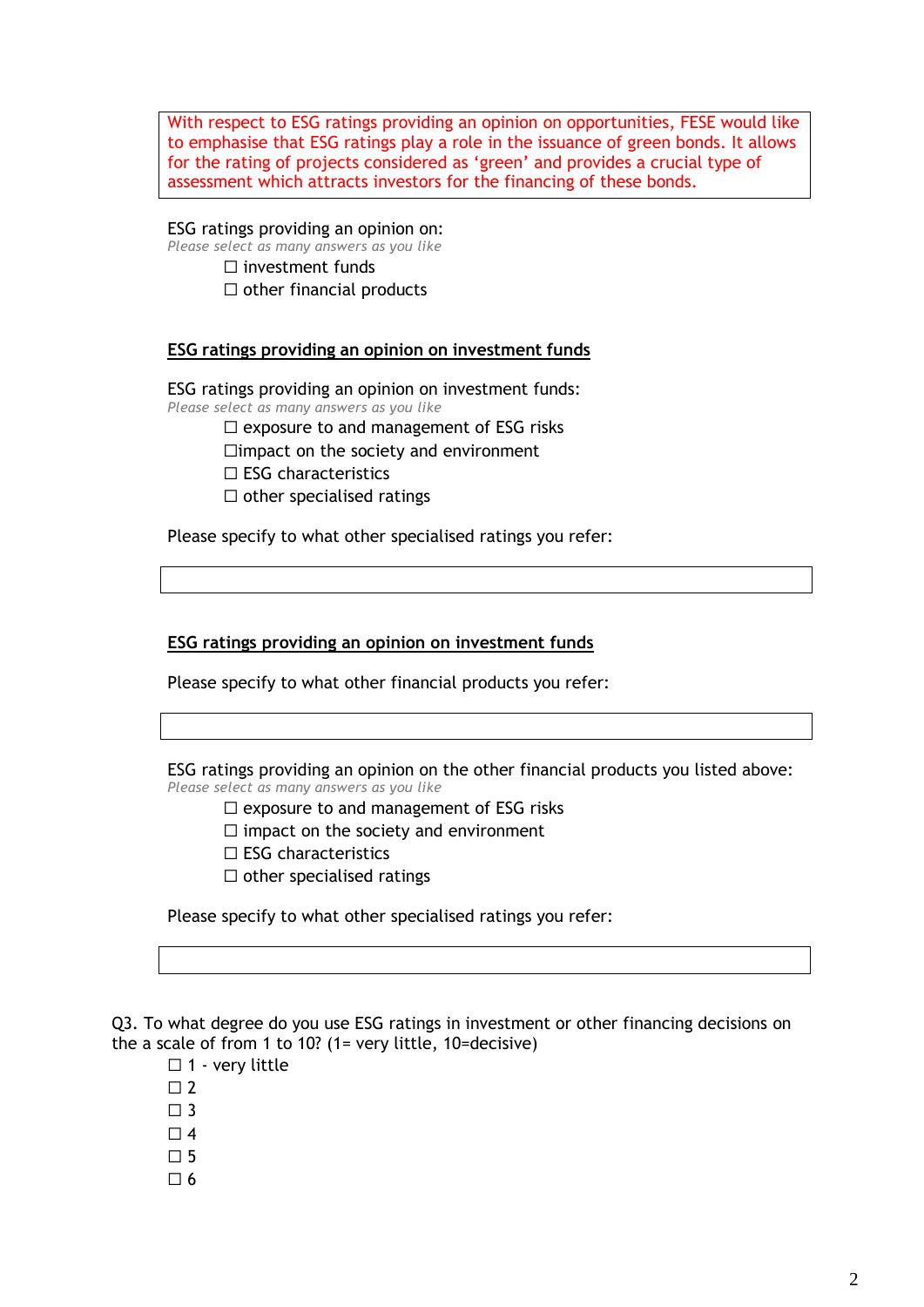$\Box$  7  $\square$  8  $\Box$  9  $\Box$  10 - decisive  $\Box$  Don't know / no opinion / not applicable

Please explain your answer:

If you don't use ESG ratings, or use on them to a very small degree, what do you use on in your investment or other financing decisions?

Q4. Do you use overall ESG ratings or ratings of individual Environmental, Social or Governance factors?

☒ Overall ESG ratings

☒ Ratings of an individual Environmental, Social and Governance factors ☒ Ratings of specific elements within the Environmental, Social and Governance factors,

☐ Other types

☐ Don't know / no opinion / not applicable

Please specify to what other type(s) of ESG ratings you refer in your answer:

Please explain your answer:

Q5. Do you buy ESG ratings as a part of a larger package of services?

☐ Yes

☒ No

☐ Don't know / no opinion / not applicable

If you responded yes to the previous question, what other services do you buy?

If you responded yes to the previous question, do you consider that buying ESG ratings as a part of a larger package would give rise to potential conflicts of interests?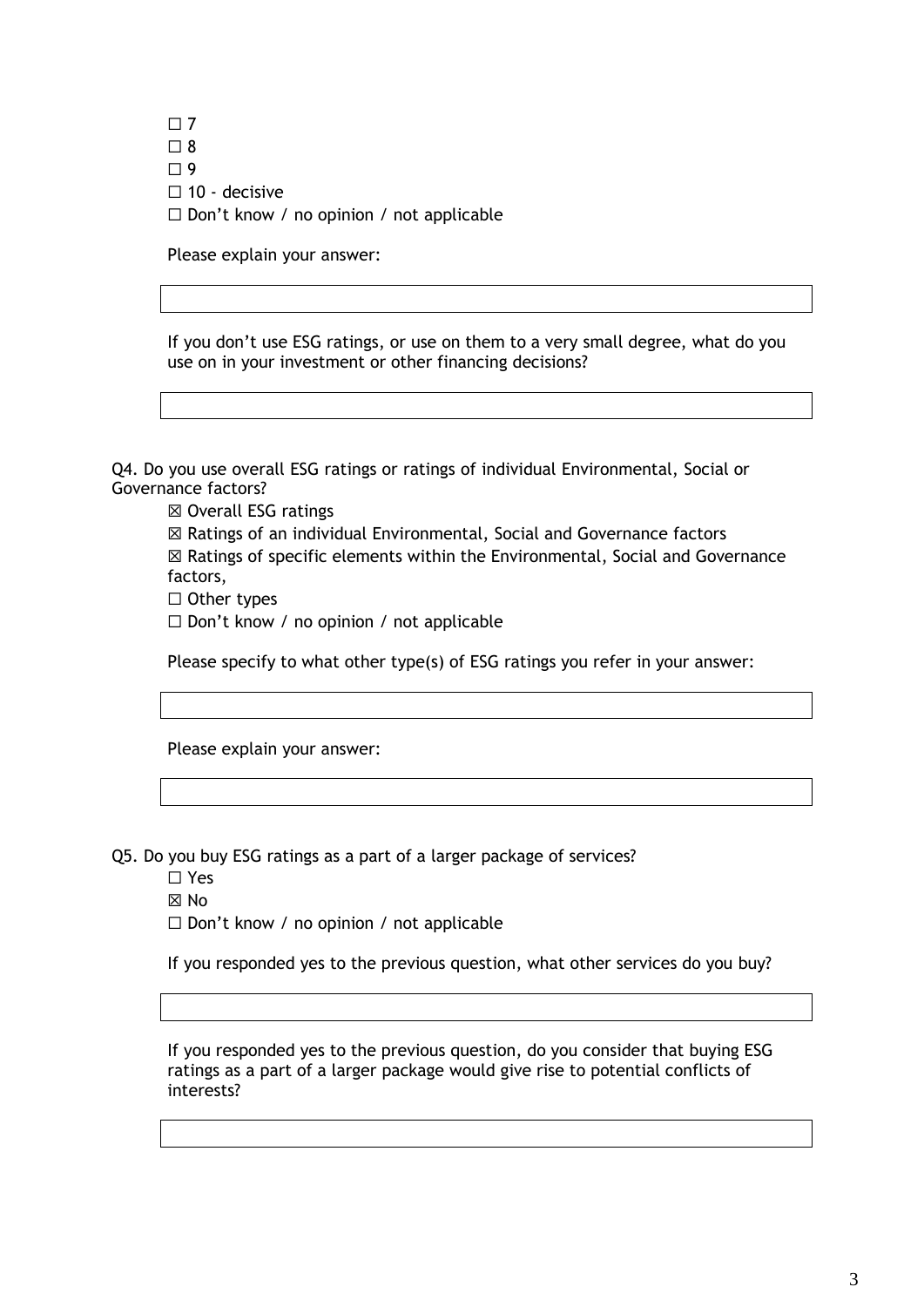Q6. What are you using ESG ratings for?

*Please select as many answers as you like*

 $\boxtimes$  as a starting point for internal analysis

 $\boxtimes$  as one of many sources of information that influence the investment decisions

☒to meet regulatory or reporting requirements

 $\Box$  as a decisive input into an investment decision

 $\Box$  as a reference in financial contracts and collaterals

 $\Box$  for risk management purposes

 $\Box$  other(s)

If you use ESG ratings for other purposes, please specify which ones:

Some members of FESE are also licensed as benchmark administrators. Members use ESG ratings to create new ESG indices and comply with reporting requirements under the Benchmarks Regulation (BMR).

Please explain your answer:

Q7. As a benchmark administrator, how do you take into account ESG ratings for the construction of a benchmark and/or in disclosures around a benchmark?

FESE members consider ESG ratings for the construction of a benchmark, at the beginning of the process, to screen, identify and assess the companies which would be considered the best fit for the theme of the index that would be developed. It is regarded as an important part of the selection tool for the benchmark administrator to identify these companies. With respect to disclosures around a benchmark, ESG ratings are used to comply with all BMR regulatory reporting requirements.

Q8. Do you refer to ESG ratings in any public documents or materials?

☒ Yes

☐No

 $\Box$  Don't know / no opinion / not applicable

If you responded yes to the previous question, please specify the type of documents or materials:

FESE members refer to ESG ratings in their benchmark statements (under BMR). Details of all the ESG information used in indices, including the type of ESG factors as well as how they are used in index design, are described in detail in index methodology guides. Additionally, Benchmark Administrators publicly discloses information on ESG factors considered in all sustainability indices on their websites per the requirement of the Benchmark Regulation.

Q9. What do you value and need most in ESG ratings?

*Please select as many answers as you like*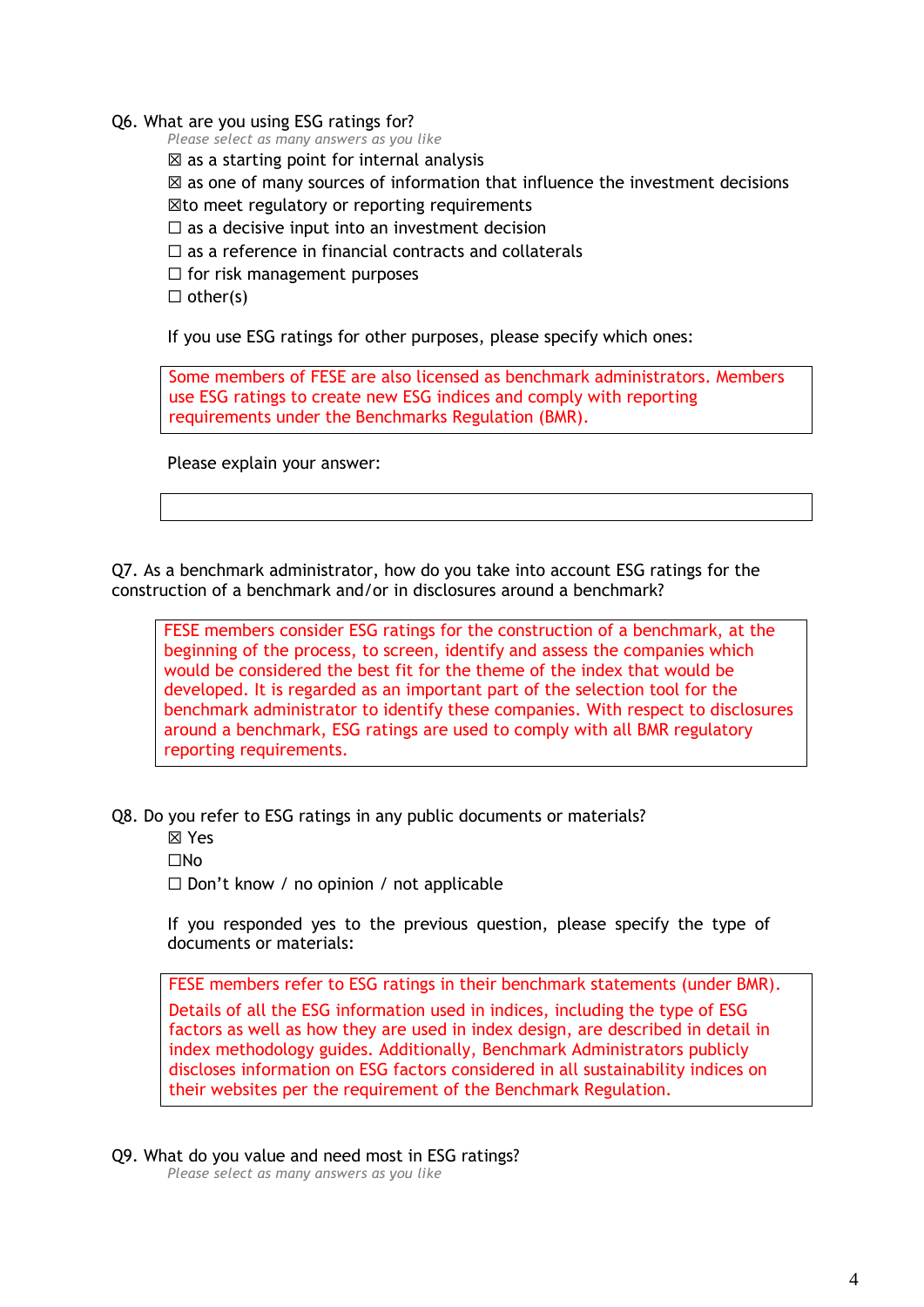$\boxtimes$  transparency in data sourcing and methodologies

- $\boxtimes$  timeliness, accuracy and reliability of ESG ratings
- $\boxtimes$  final score of individual factors
- $\Box$  aggregated score of all factors
- $\boxtimes$  rating report explaining the final score or aggregated score
- $\boxtimes$  specific information, please explain
- $\boxtimes$  data accompanying rating
- ☒ other aspects

If you responded 'other aspects' to the previous question, please explainwhy:

FESE values ESG rating providers who have the capacity to provide additional support and/or interact closely with benchmark administrators for the creation of ESG indices. It includes the ability to provide ESG ratings and assessments on historical data, whilst allowing for a wide geographical coverage, and scope, of relevant entities which would be targeted for the creation of an ESG benchmark.

Overall, transparency and public disclosure of methodologies is a key aspect. Given the differing approaches and the fast-paced evolution of ESG data, FESE members believe that methodological transparency can strongly contribute to the application of relevant metrics to achieve the objective of the investment product and thus maintaining investor trust.

Please explain your answer:

Q10. To what degree to you consider the ESG ratings market to be competitive and allows for choice of ESG rating providers at reasonable costs? (1= not competitive, 10= very competitive)

□ 1 - not competitive

 $\Box$  2

 $\Box$  3

 $\Box$  4

 $\Pi$  5

 $\Box$  6

 $\Box$  7

- $\boxtimes$  8
- $\square$  9
- ☐ 10 very competitive

 $\Box$  Don't know / no opinion / not applicable

Please explain your answer:

There is currently a multitude of players in the market providing ESG ratings making the space competitive. In our experience, the prices amongst these players are comparable.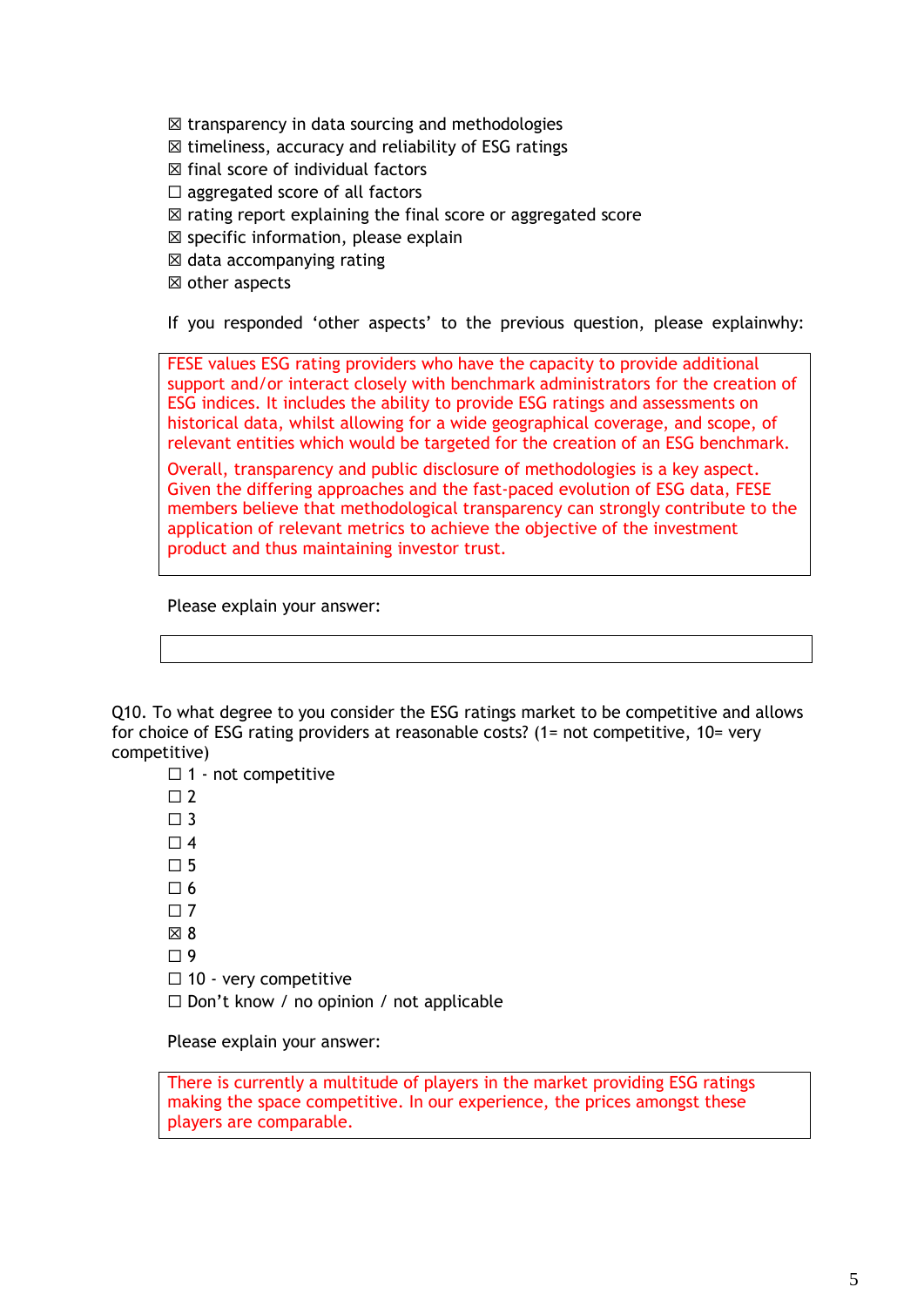# **1.2. Questions for companies subject to ratings**

Q11. Do you have access to ESG ratings of your own company?

- ☒ Yes
- ☐ No

 $\Box$  Don't know / no opinion / not applicable

Please explain your answer:

FESE members are active participants in ESG ratings from various providers and do have access to such ratings.

Q12. To what degree do you use ESG ratings to assess the way you manage sustainability risks and opportunities and your impact on the outside world? (1 = not determinant, 10 = very determinant)

□ 1 - not determinant  $\Box$  2  $\square$  3  $\Box$  4  $\square$  5  $\Box$  6  $\square$  7  $\square$  8  $\Box$  9 ☒ 10 - determinant  $\Box$  Don't know / no opinion / not applicable

Please explain your answer:

Q13. If you do not use ratings, what do you use to assess the way you manage sustainability risks and opportunities and your impact on the outside world?

Does this vary between individual E, S and G factors?

FESE members receive both broad and specialist ESG assessments, notably with respect to the group's environmental performance.

Q14. Do you provide information on ESG ratings you have received in any of your public documents?

- ☒ Yes
- $\Box$  No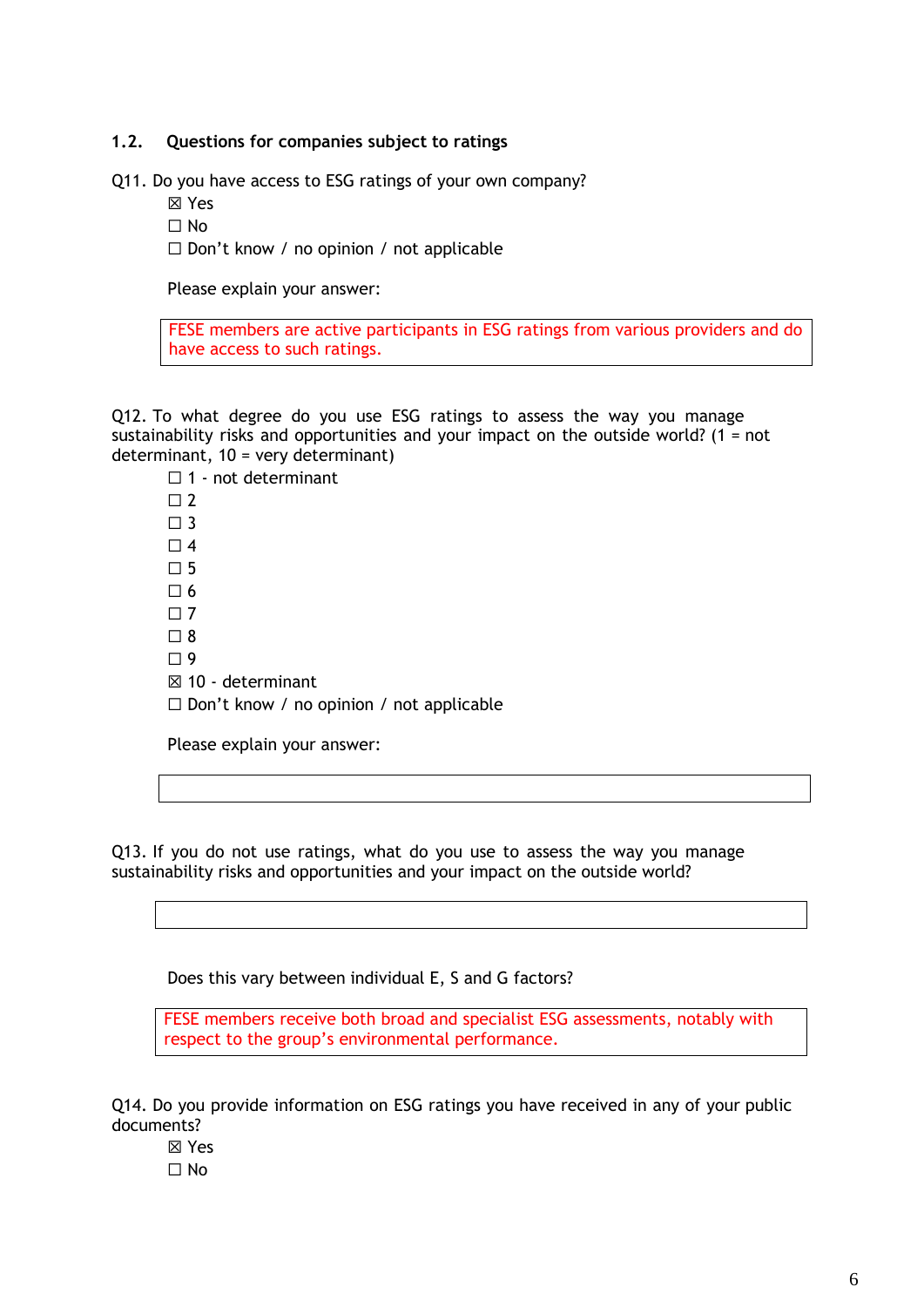☐ Don't know / no opinion / not applicable

If you do provide information on ESG ratings you have received in any of your public documents, please specify where you disclose this information:

FESE members disclose their ESG ratings in their annual reports.

# **1.3. Questions for all respondents**

- Q15. Do you consider that the market of ESG ratings will continue to grow?
	- ☒ Yes
	- ☐ No
	- ☐ Don't know / no opinion / not applicable

**If you responded 'yes' to the previous question, to what extent do you expect the following factors to be decisive, on a scale from 1 to 10? (1 = not at all, 10 = very much)**

|                                                                                                      | 2 | 3 | 4 | 5 | 6 | 7 | 8 | 9 | 10 | Don't know<br>No opinion<br><b>Not</b><br>applicable |
|------------------------------------------------------------------------------------------------------|---|---|---|---|---|---|---|---|----|------------------------------------------------------|
| Growth in demand from<br>investors in ratings of<br>companies for their investment<br>decisions      |   |   |   |   |   |   |   | X |    |                                                      |
| Growth in demand from<br>companies inratings including<br>on rating future strategies                |   | X |   |   |   |   |   |   |    |                                                      |
| Further standardisation of<br>information disclosed by<br>companies and other market<br>participants |   | X |   |   |   |   |   |   |    |                                                      |
| Other                                                                                                |   |   |   |   |   |   |   |   |    |                                                      |

Please specify what other reason(s) you see for this market to continue to grow:

The growth of ESG ratings will be paralleled by the demand for ESG research and data. This is also a result of greenwashing allegations which are pushing both investors and issuers to look for authoritative and independent sources of ESG performance assessment and benchmarking.

In addition, the anticipated emergence of an increased volume of publicly disclosed company sustainability data in the upcoming years – resulting from both mandatory corporate sustainability reporting expected to come into effect in various jurisdictions as well as continued voluntary reporting - will drive appetite for ESG research and analysis.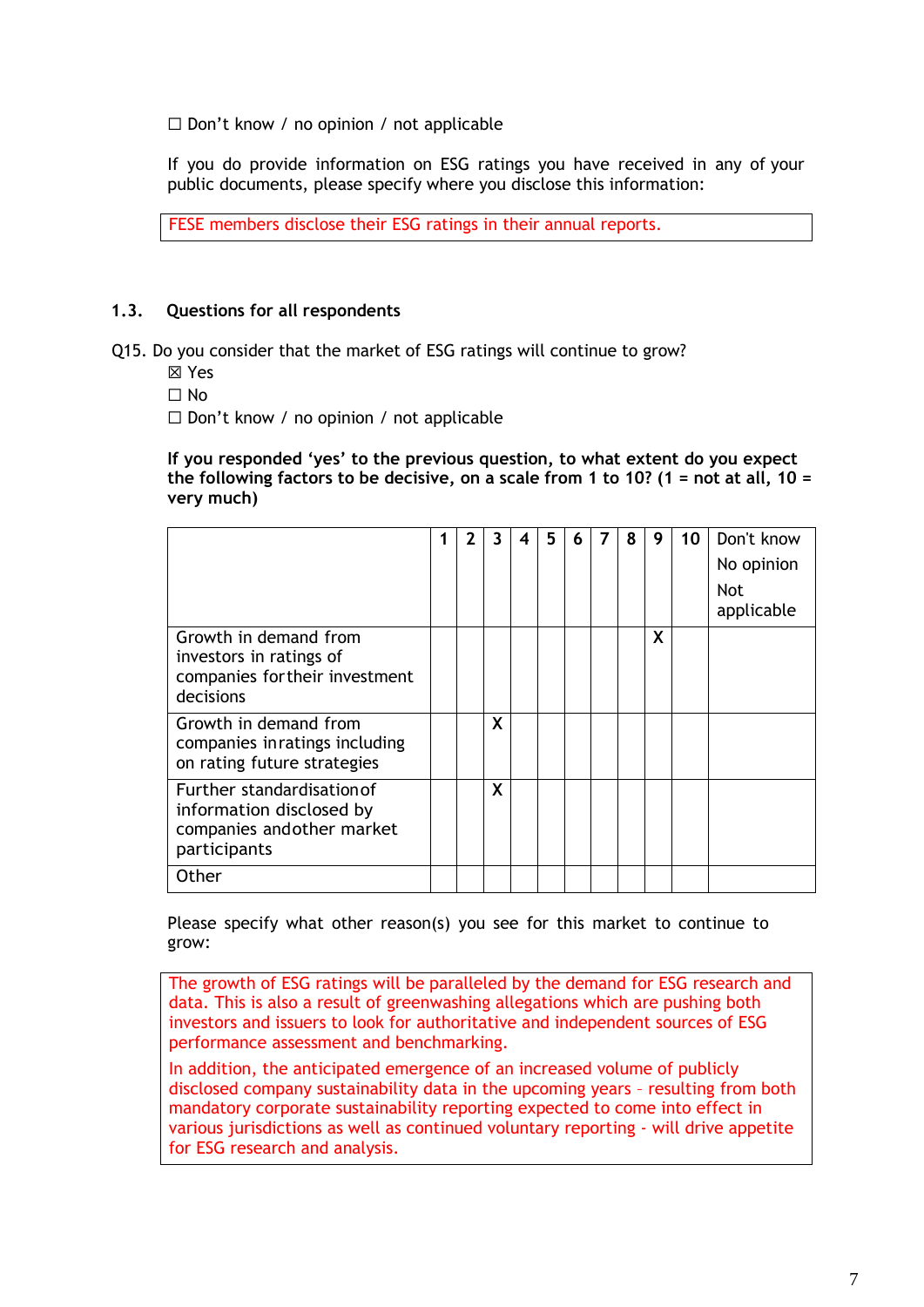Q16. Are you considering to use more ESG ratings in the future?

 $\Box$  Yes, to a large degree

☒ Yes, to some degree

☐ No

 $\Box$  Don't know / no opinion / not applicable

If you responded 'yes' to the previous question, please explain why:

FESE members who are benchmark administrators will consider using more data from ESG ratings providers in the future for the construction of ESG indices. We also expect that investors will seek to go beyond the current status quo of broad ESG ratings incorporation, and look at more nuanced, customized ESG factors based on their investment objectives.

As companies subject to ESG ratings, FESE members consider that they already benefit from an extensive ESG rating coverage by the main ESG rating agencies and would therefore consider not using more ESG ratings in the future.

If you responded 'no' to the previous question, please explain why:

Q17. Do you mostly use ESG ratings from bigger or larger market players?

- $\Box$  Exclusively from large market players
- $\Box$  Mostly from larger market players
- ☒ Mixed

 $\Box$  Mostly from smaller market players

 $\Box$  Exclusively from smaller market players

 $\Box$  Don't know / no opinion / not applicable

If you use mostly or exclusively ratings from large ESG rating providers, what are the main reasons for this?

FESE members operating as benchmark administrators use ESG ratings data from both smaller and larger players (mix). However, we have also observed that a majority of benchmark administrators use ESG ratings from large ESG ratings providers for the creation of ESG indices.

Q18. Do you consider there is a sufficient offer of ESG ratings from providers located in the European Union?

☒ Yes

 $\Box$  No

☐ Don't know / no opinion / not applicable

If you responded 'yes' to the previous question, please explain why:

The ESG research industry is growing rapidly, and we expect to see more ESG research and data analytics providers enter the global market, including in the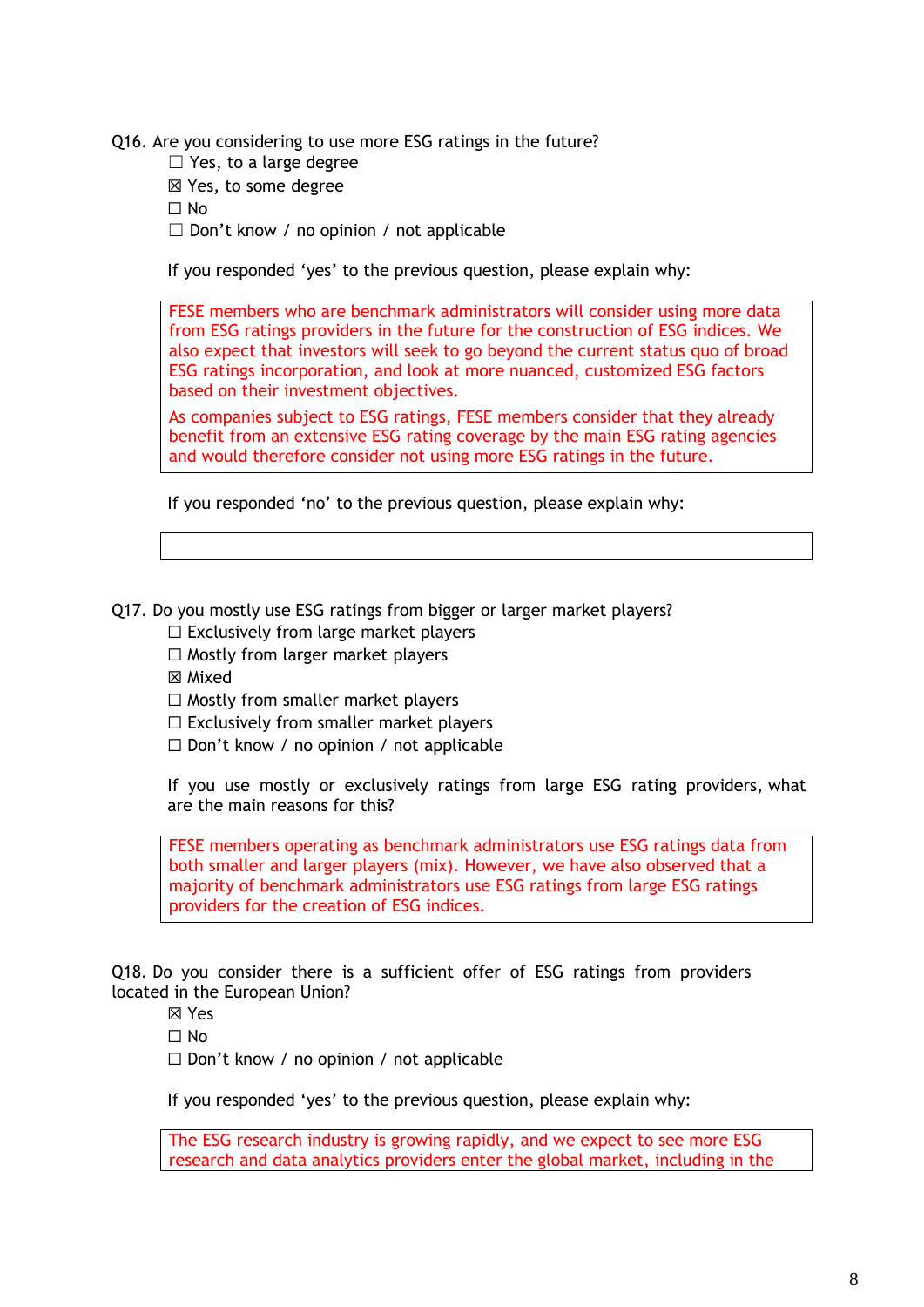EU. It is worth noting that the largest ESG ratings providers are global entities and are therefore not exclusively located in the European Union.

If you responded 'no' to the previous question, please explain why:

Q19. Finally, do you use other types of ESG assessment tools than ESG ratings (e.g. controversy screening, rankings, qualitative assessments, etc.)?

- ☒ Yes
- ☐ No

 $\Box$  Don't know / no opinion / not applicable

If you responded 'yes' to the previous question, how important are these tools in relation to the implementation of your investment strategies and engagement policies?

From a benchmark administrator perspective, a range of ESG assessment tools is useful not only to provide a range of indices addressing different sustainability and investment objectives, but also to create robust singular indices. FESE members believe that to obtain a holistic picture of a company's current and expected sustainability performance, a host of ESG criteria need to be considered.

Controversy screening, rankings, and qualitative assessments are part of the methodologies used for the calculation of many ESG ratings. As benchmark administrators, FESE members use controversy ratings (including the United Nations Global Compact Principles) in their screening process of companies for ESG indices.

It is also important to note that other types of ESG assessment tools are used for the issuance of green bonds, with respect to the second party opinion. Green bonds are expected to adhere to recognized principles (e.g., the Climate Bond Initiative, etc…).

Q20. Do you believe that due diligences carried out by users of ESG research are sufficient to ensure an acceptable level of quality?

☐ Yes

 $\Box$  No

☐ Don't know / no opinion / not applicable

If you replied 'no' to the previous question, would you see merit in refining the current definition of research under [Directive 2014/65/EU?](https://eur-lex.europa.eu/legal-content/EN/TXT/?uri=CELEX%3A32014L0065)

Q21. Do you further believe that ESG research products have reached a sufficient level of maturity and comparability to allow users to fully understand the products they use?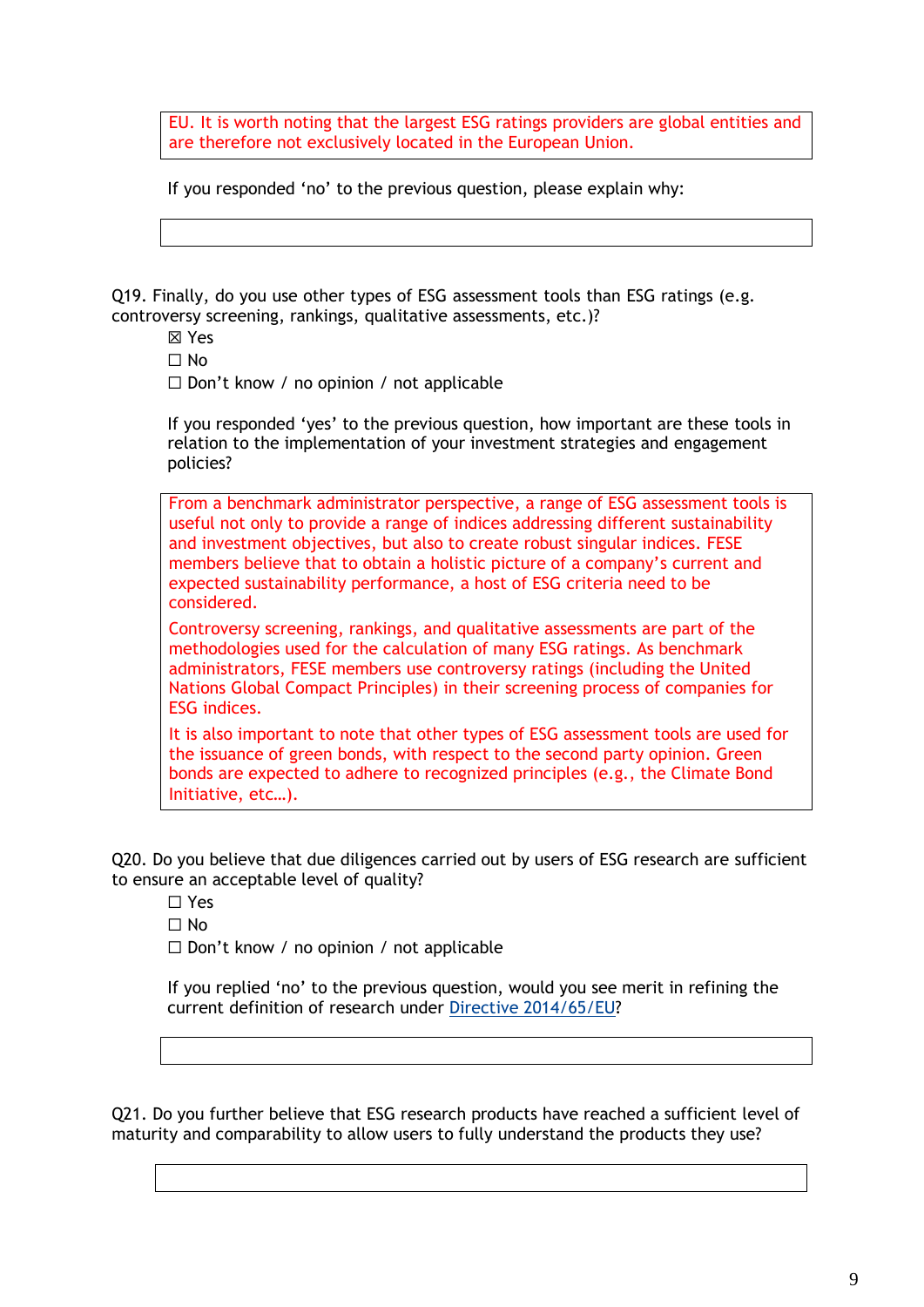### 2. Functioning of the ESG ratings market

Q22. How do you consider that the market of ESG ratings is functioning today?

- ☒ Well
- ☐ Not well

☐ Don't know / no opinion / not applicable

Please explain your answer:

It is important to note that the market of ESG ratings is a nascent market. The industry on ESG topics is still quite young and, whilst there is still room for improvement, current companies' and regulators' practices on ESG ratings have proven to be quite mature.

Overall, strong competition among well-established and new providers has motivated product innovation and helped raise industry standards of conduct, offering choice and spurred greater transparency of providers' internal policies and procedures.

|                                                                        | 1        | $\mathbf{2}$ | 3 | 4 | 5. | 6 | 7 | 8 | 9 | 10 | Don't know<br>No opinion<br><b>Not</b><br>applicable |
|------------------------------------------------------------------------|----------|--------------|---|---|----|---|---|---|---|----|------------------------------------------------------|
| Lack of transparency on the<br>operations of the providers             | X        |              |   |   |    |   |   |   |   |    |                                                      |
| Lack of transparency on the<br>methodologies used by the<br>providers  | <b>X</b> |              |   |   |    |   |   |   |   |    |                                                      |
| Lack of clear explanation of<br>what individual ESG ratings<br>measure |          |              |   |   |    |   |   |   |   |    |                                                      |
| Lack of common definition<br>of ESG ratings                            |          |              |   |   | X  |   |   |   |   |    |                                                      |
| Variety of terminologies<br>used for the same products                 | X        |              |   |   |    |   |   |   |   |    |                                                      |
| Lack of comparability<br>between the products<br>offered               |          |              | X |   |    |   |   |   |   |    |                                                      |
| Lack of reliability of the<br>ratings                                  |          |              |   |   |    |   |   |   |   |    |                                                      |
| Potential conflicts of interests                                       |          |              |   |   |    |   |   |   |   |    |                                                      |

To what degree do you consider that the following shortcomings/problems exist in the ESG ratings market, on a scale of from 1 to 10? (1 = very little, 10 = important)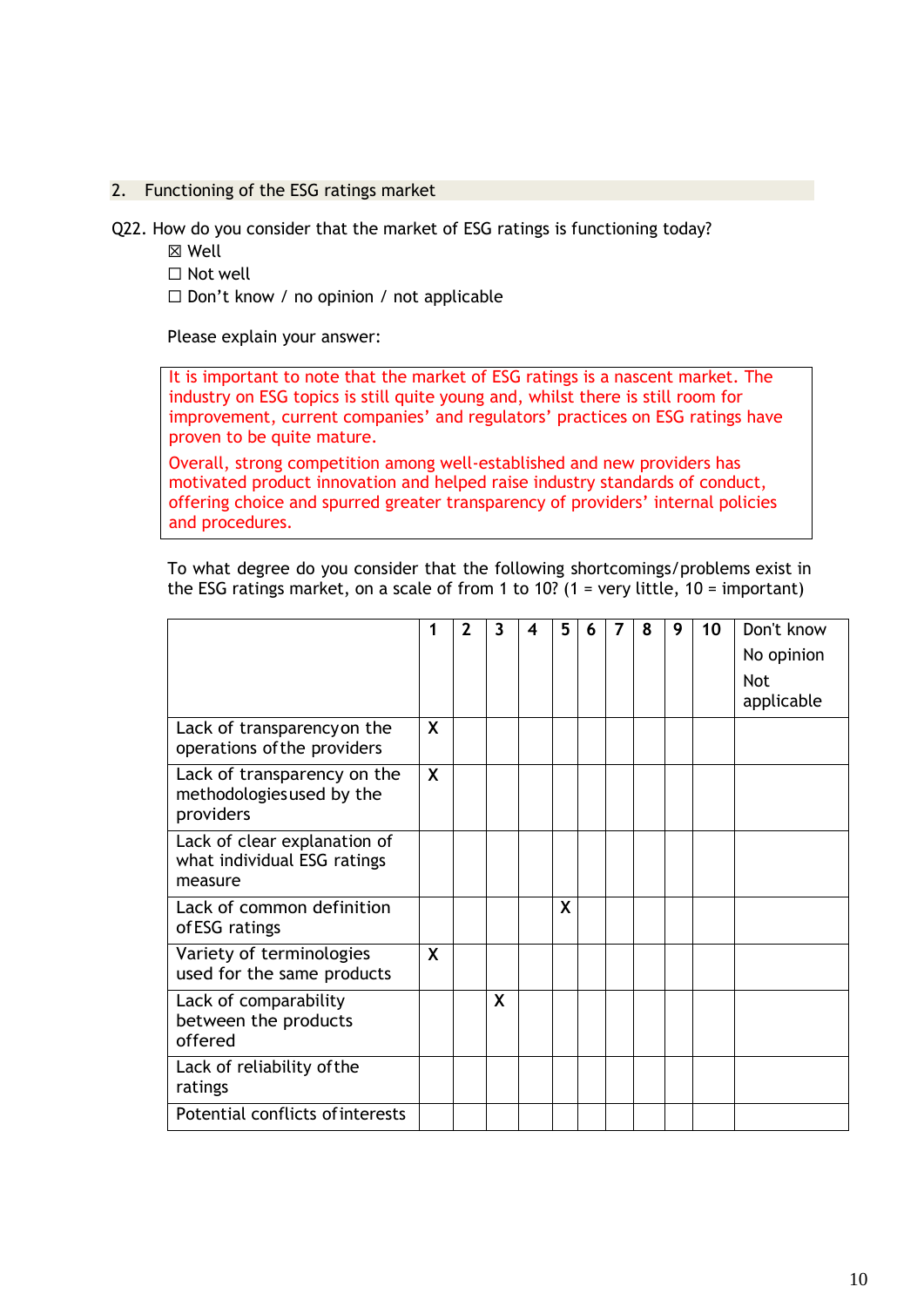| Lack of supervision and<br>enforcement over the<br>functioning of this market |  |  |  |  |  |  |
|-------------------------------------------------------------------------------|--|--|--|--|--|--|
| Other                                                                         |  |  |  |  |  |  |

If you responded 'other' to the previous question, please explain which ones:

Q23. What do you think of the quality of the ratings offered, on a scale from 1 to 10? (1= very poor, 10= very good)

□ 1 - very poor  $\square$  2  $\Box$  3  $\Box$  4  $\square$  5  $\square$  6  $\Box$  7  $\Box$  8  $\square$  9  $\Box$  10 - very good ☐ Don't know / no opinion / not applicable

Please explain why:

Q24. If you responded 'very poor' or 'poor' to the previous question, wo what degree do you consider that this affect your trust in the products that are offered, on a scale from 1 to 10? (1= no impact,  $10=$  very high impact)

 $\Box$  1 - no impact  $\Box$  2  $\Box$  3  $\Box$  4  $\square$  5  $\square$  6  $\square$  7  $\Box$  8  $\square$  9 □ 10 - very high impact ☐ Don't know / no opinion / not applicable

Please explain why: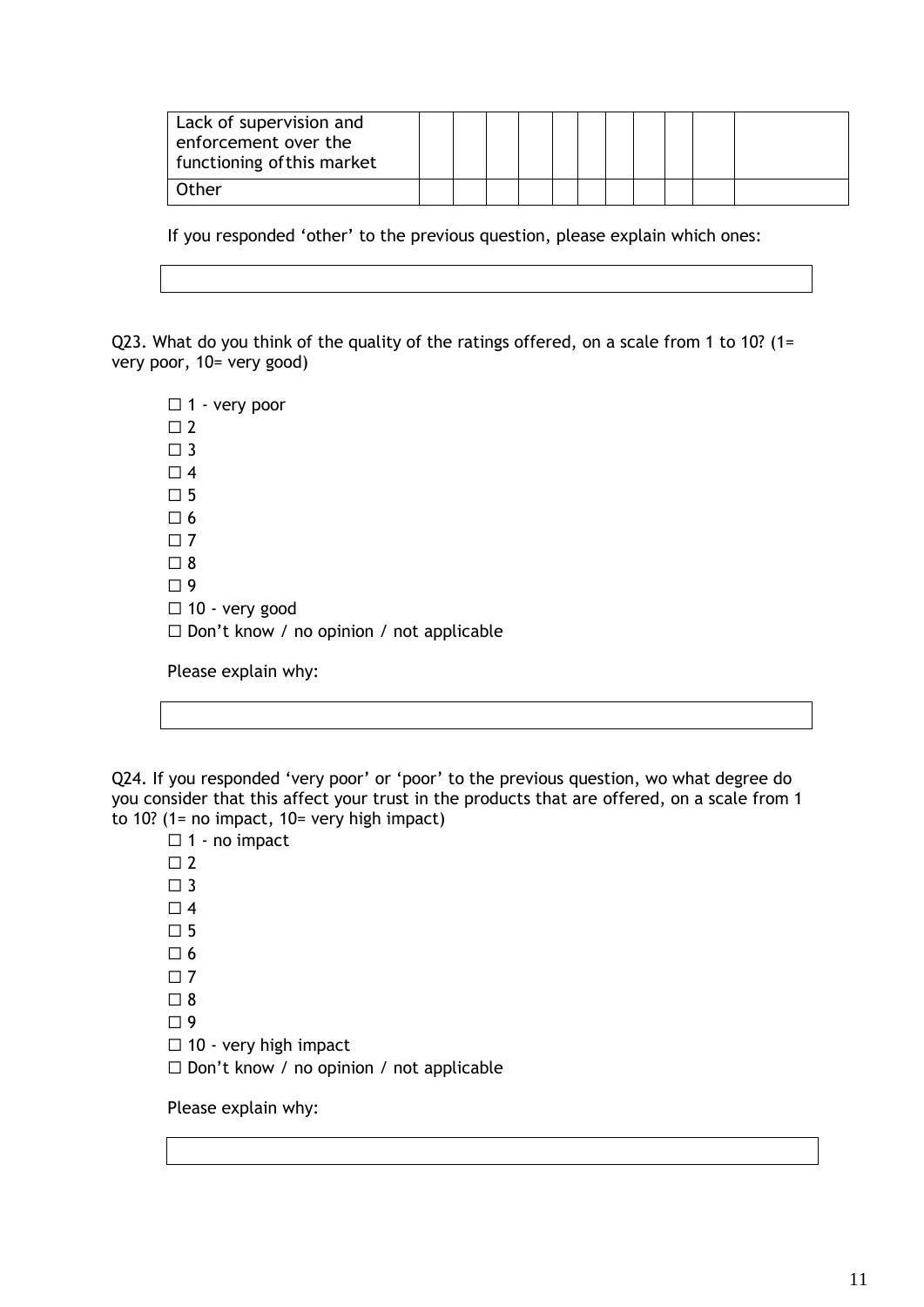Q25. Do you consider that there are any significant biases with the methodology used by the providers?

- ☐ Yes
- $\Box$  No

☐ Don't know / no opinion / not applicable

If you responded yes to the previous question, please specify the biases:

 $\Box$  Biases based on the size of the company rated

- $\Box$  Biases based on the location of the company
- ☐ Other biases
- ☐ Don't know / no opinion / not applicable

If you responded 'other biases' to the previous question, please explain which ones:

Q26. Do you think the current level of correlation between ratings assessing the same sustainability aspects is adequate?

☐ Yes

- $\Box$  No
- ☐ Don't know / no opinion / not applicable

|  |  |  |  |  | Please explain your answer to question 1: |  |
|--|--|--|--|--|-------------------------------------------|--|
|--|--|--|--|--|-------------------------------------------|--|

Q27. To what degree do you consider that a low level of correlation between various types of ESG ratings can cause problems for your business and investment decision, as an investor or a rated company, on a scale from 1 to 10? (1= no problem, 10= significant problem)

 $\Box$  1 - no problem  $\square$  2  $\square$  3  $\Box$  4  $\Pi$  5  $\Box$  6  $\Box$  7  $\Box$  8  $\Box$  9  $\Box$  10 - significant problem ☐ Don't know / no opinion / not applicable

Please explain your answer: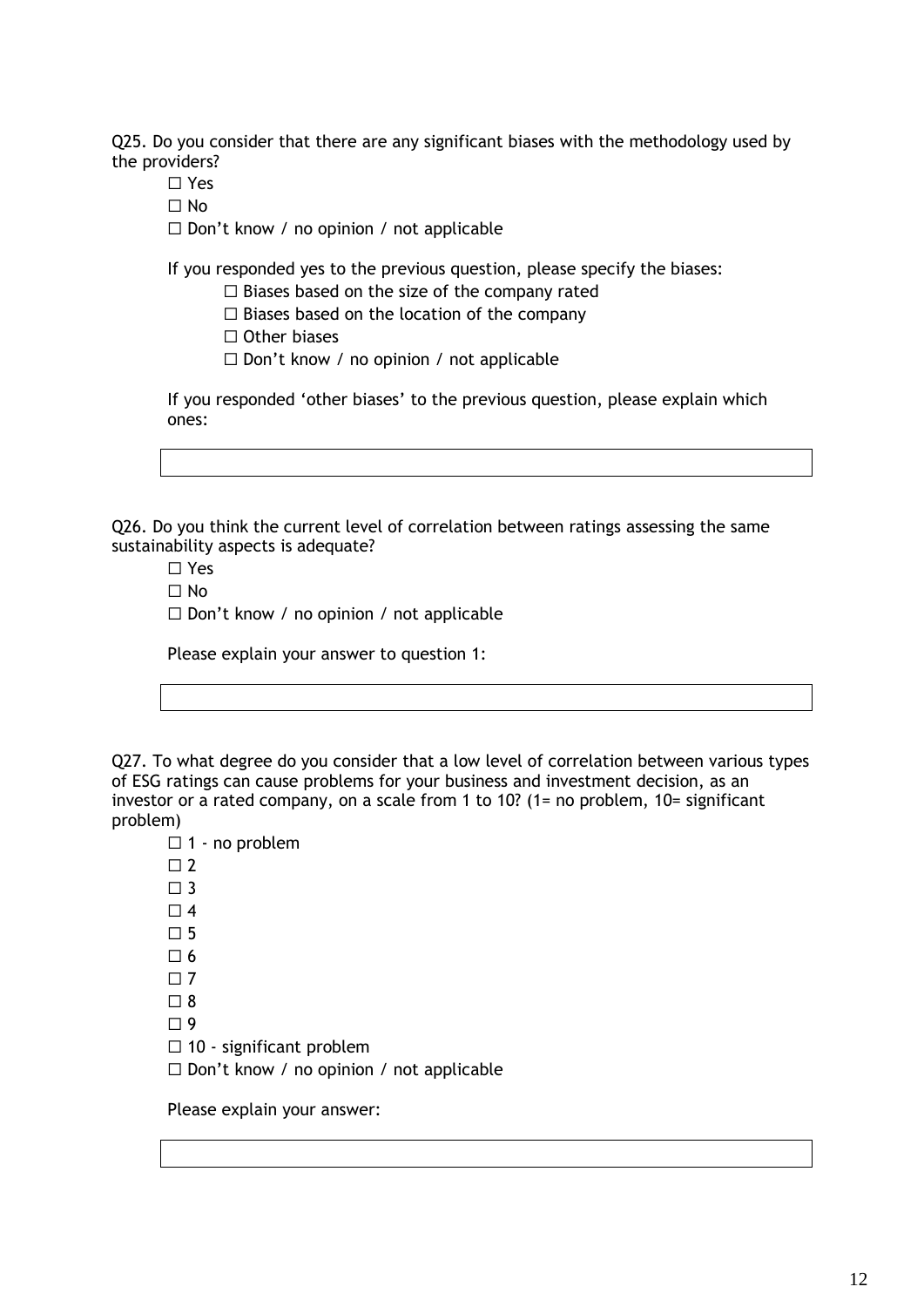Q28. How much do you consider each of the following to be an issue, on a scale from 1 to 10? (1 = no issue,  $10 = \text{very significant issue}$ )

|                                                                                                      |              | $\mathbf 2$ | 3 | 4 | 5 | 6 | 7 | 8 | 9 | 10 | Don't know<br>No opinion<br><b>Not</b><br>applicable |
|------------------------------------------------------------------------------------------------------|--------------|-------------|---|---|---|---|---|---|---|----|------------------------------------------------------|
| There is a lack of<br>transparency on the<br>methodology and objectives<br>of the respective ratings | X            |             |   |   |   |   |   |   |   |    |                                                      |
| The providers do not<br>communicate and disclose<br>the relevant underlying<br>information           |              |             |   |   |   |   |   |   |   |    |                                                      |
| The providersuse very<br>different methodologies                                                     |              |             |   | X |   |   |   |   |   |    |                                                      |
| ESG ratings have different<br>objectives (they assess<br>different sustainability<br>aspects)        | $\mathsf{X}$ |             |   |   |   |   |   |   |   |    |                                                      |
| Other issue(s)                                                                                       |              |             |   |   |   |   |   |   |   |    |                                                      |

If you responded 'other issue' in the previous question, please explain which one(s):

It is important to note that there is no issue with ESG ratings having different objectives (assessing different sustainability aspects) as long as ESG ratings are transparent in their methodologies and explanation.

Q29. Do you consider that a variety of types of ESG ratings (assessing different sustainability aspects) is a positive or negative feature of the market?

☒ Rather positive

 $\Box$  Rather negative

☐ Don't know / no opinion / not applicable

Please explain your answer

The variety of ESG ratings is a natural and positive feature of the market. It is the result of investor demand for a multitude of analytical options to help them understand and manage investment risks and opportunities, as well as to implement their own, potentially varied investment thesis or help with their own regulatory reporting.

Q30. To what degree do you consider this market to be prone to potential conflicts of interests on a scale from 1 to 10? (1 = very little, 10 = very much)

 $\Box$  1 - very little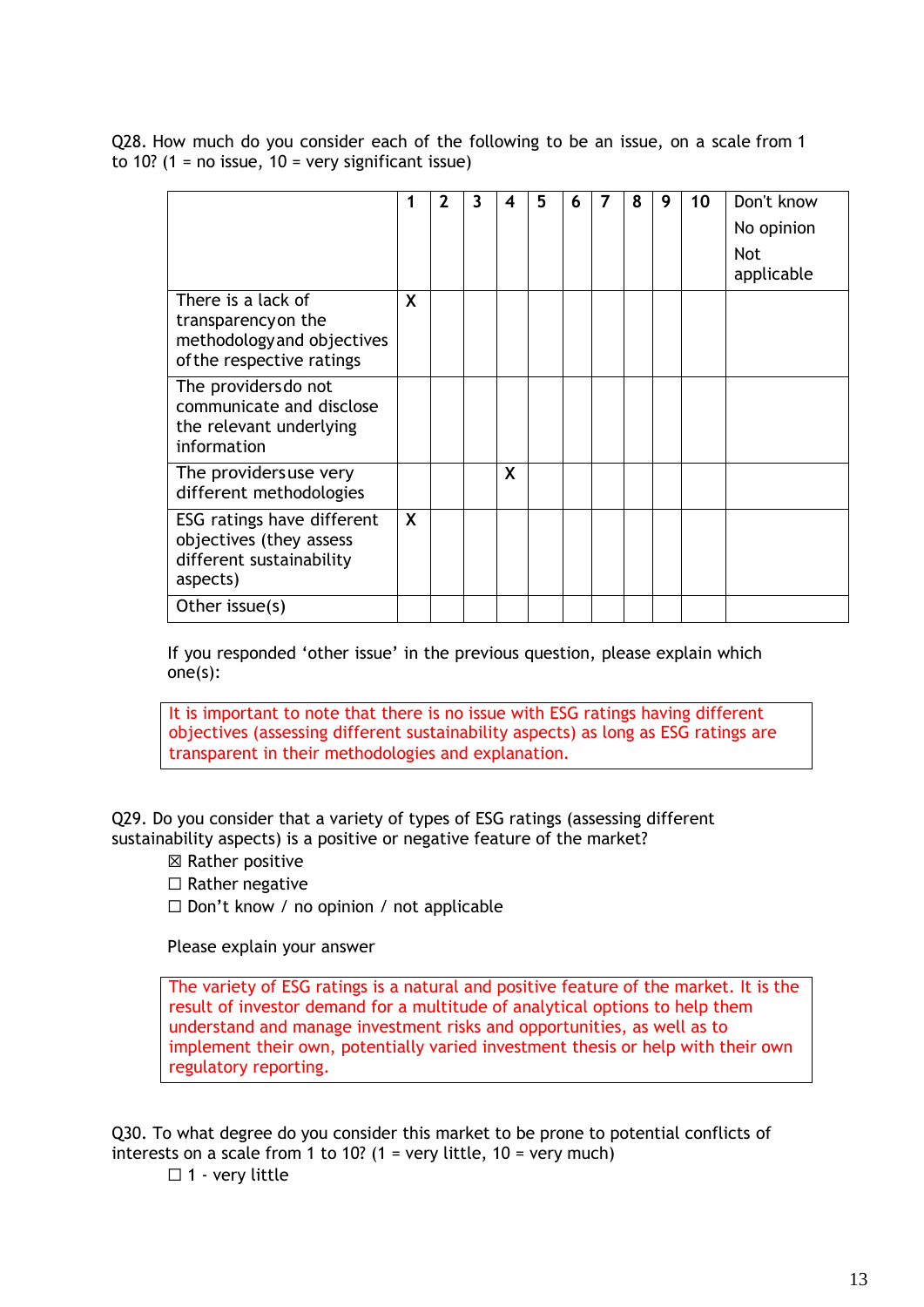$\Box$  2  $\square$  3  $\Box$  4  $\Pi$  5  $\Box$  6 ☒ 7  $\Box$  8  $\Box$  9  $\Box$  10 - very much ☐ Don't know / no opinion / not applicable

Please explain your answer:

While recognising that the ESG research and data analytics business is not uniquely prone to potential conflicts of interest, including in comparison to the financial research and analysis industry as a whole, FESE members believe that conflict of interest provisions should be in place and that all perceived or actual conflicts of interest and steps taken to address them should be publicly disclosed.

For instance, FESE identified potential conflicts of interest between the issuer of bonds and ESG rating providers. An ESG rating provider can also provide second opinions for the issuance of green bonds. A company issuing a green bond may request, and pay, an ESG rating provider with a view to providing a second opinion to assess the sustainability profile of its activities or operations. We believe that Chinese wall should be introduced to prevent the emergence of conflicts of interest in that respect.

If you consider that this market is very much prone to conflicts of interests, where do you see the main risks?

*Please select as many answers as you like*

- $\Box$  Where providers both assess companies and offer paid advisory services
- ☒ Where providers charge companies to see their own reports
- $\Box$  In the absence of separation of sales and analytical teams

 $\Box$  With the ownership system of some providers, where the parent company mayexert undue pressure or influence on the research and

recommendations that a ratings provider offers

 $\Box$  In the lack of public disclosure of the management of potential conflicts ofinterest

 $\Box$  Other conflict(s) of interest

If you responded 'other(s) conflicts of interest' to the previous question, please specify the additional risks you see:

Q31. To what degree do you consider that the ESG ratings market as it operates today allows for smaller providers to enter the market on a scale from 1 to 10? (1 = hard to enter,  $10 = e$  asy to enter)

 $\Box$  1 - hard to enter

 $\Box$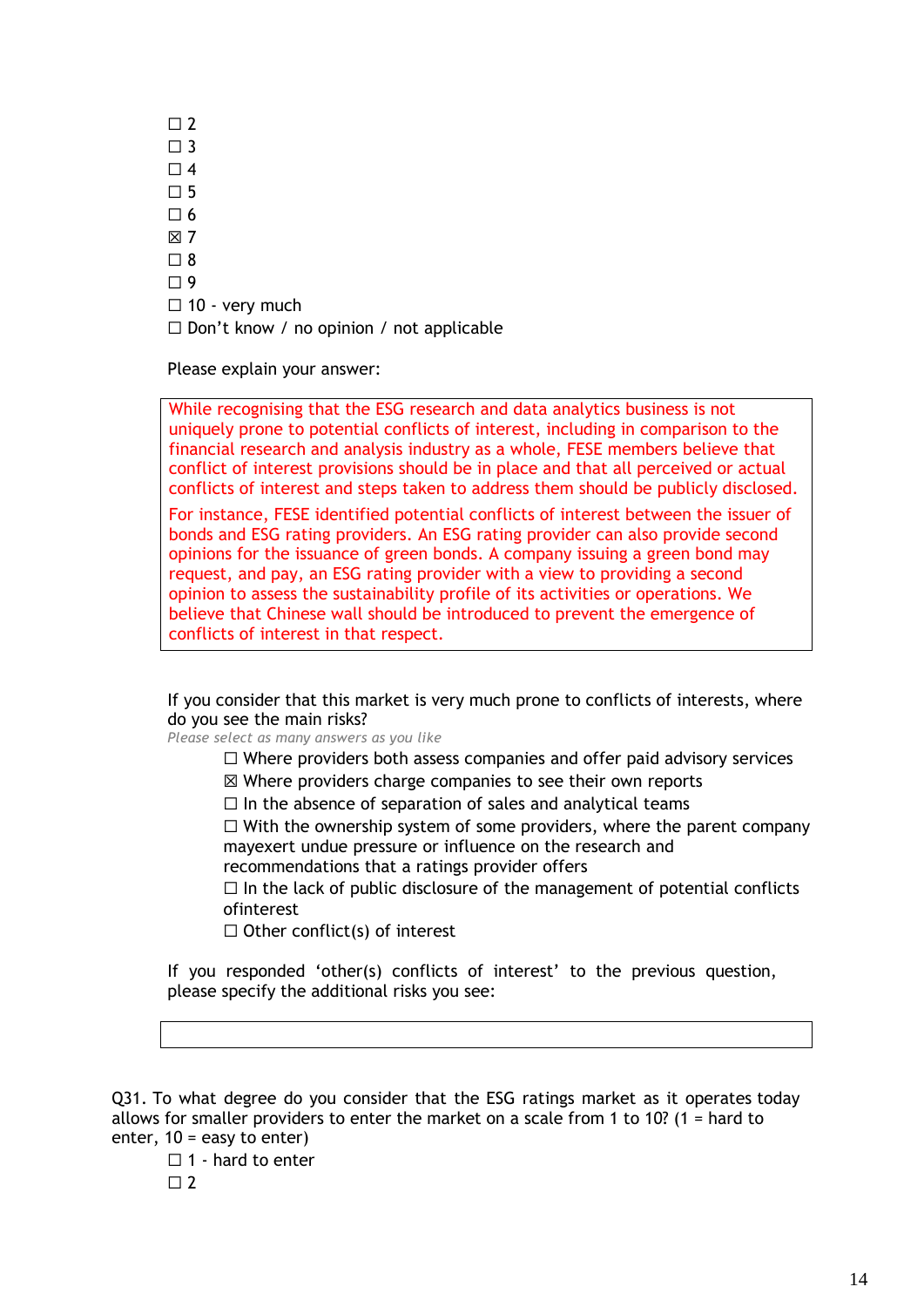$\Box$  3  $\Box$  4 ☒ 5  $\Box$  6  $\Box$  7  $\square$  8  $\Box$  9 □ 10 - easy to enter ☐ Don't know / no opinion / not applicable

Please explain your answer:

In the last couple of years, smaller players have entered the market mainly by providing specialized data sets for more specific ESG objectives. For example, Equileap with their gender data set, Iceberg Data Lab with their biodiversity data set.

Q32. What barriers do you see for smaller providers?

Listed companies have shared their concerns about the number of ESG rating agencies available for the disclosure of their non-financial information. Whilst we have witnessed the emergence of smaller EU based companies that focus on certain ESG niche markets, today the market consists primarily of a range of sophisticated large non-EU players specialised in a wide range of diverse and various ESG-related activities. We deem important that any future set up allows for competition as well as for an environment which allows service providers to develop. The niche players in these markets have proven to add substantial value and their output is of high quality. Therefore, we encourage new market players to come in. In our view, what may incentivize new market entrants, is more comprehensive and comparable corporate disclosure along with regulatory and international standard setter efforts to promote machine-readable quality ESG corporate disclosure.

Q33. Do you consider that the market currently allows for smaller providers who are already present in this market to remain competitive on a scale from 1 to 10? (1 = does not allow,  $10 =$  fully allows)

 $\Box$  1 - does not allow  $\Box$  $\Box$  3  $\Box$  4  $\square$  5  $\square$  6  $\Box$  7  $\square$  8  $\square$  9  $\Box$  10 - fully allows

 $\Box$  Don't know / no opinion / not applicable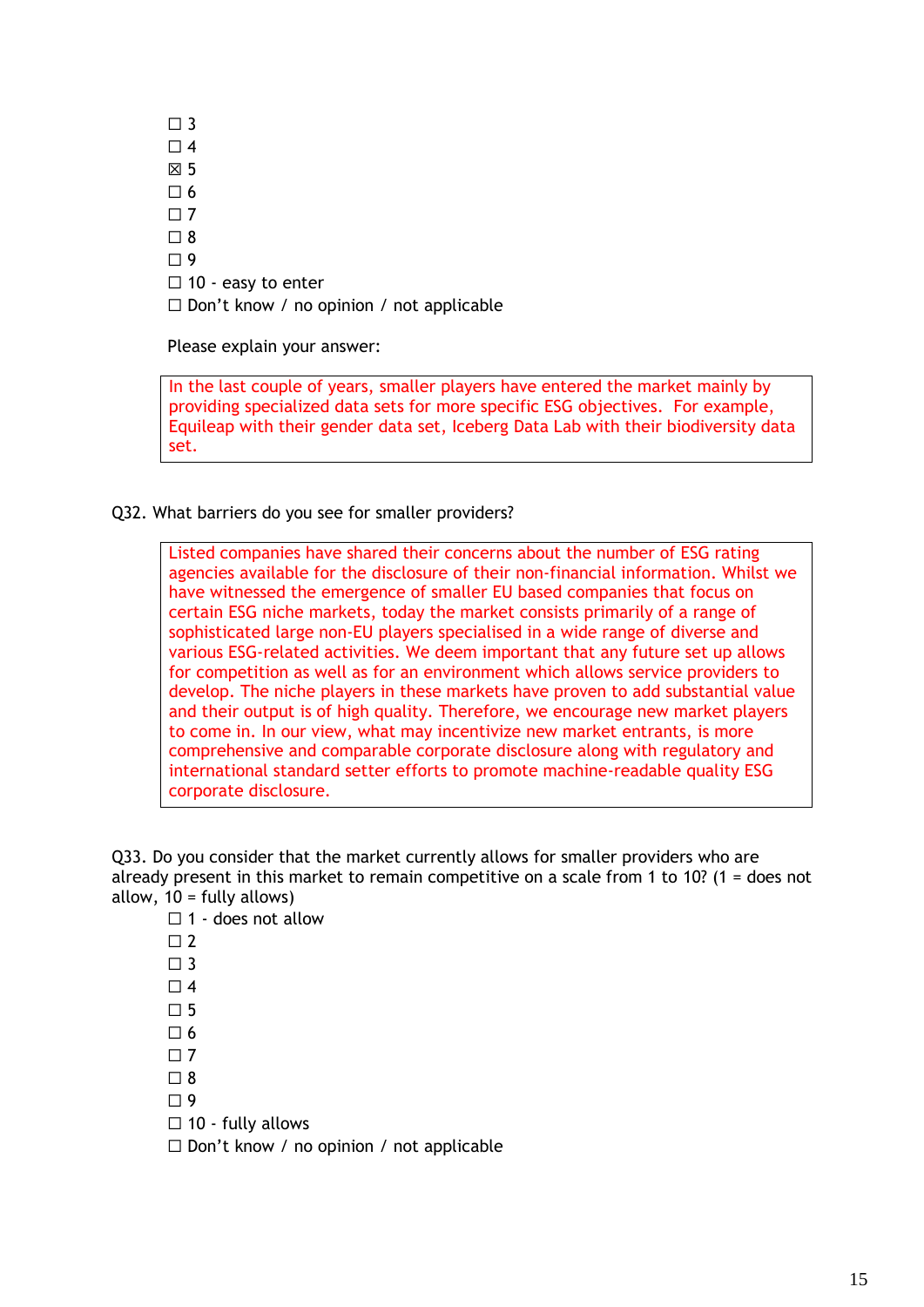Please explain your answer:

Q34. To what degree do you consider the fees charged for ESG ratings to be proportionate to the services provided, on a scale from 1 to 10? (1 = not proportionate,  $10 = \text{very}$ proportionate)

 $\Box$  1 - not proportionate  $\Box$  2  $\Box$  3  $\Box$  4  $\Box$  5  $\Box$  6  $\Box$  7  $\square$  8  $\Box$  9  $\Box$  10 - very proportionate ☐ Don't know / no opinion / not applicable Please explain your answer:

Q35. Do you consider that information on the fees charged by the providers is sufficiently transparent and clear?

☒ Yes

 $\Box$  No

☐ Don't know / no opinion / not applicable

If you responded no to the previous question, please specify what youconsider should be the minimum information to be disclosed:

#### 3. Questions on the need for EU intervention

### **3.1. Need for an EU intervention**

Q36. Taking into account your responses to the previous sections, do you consider that there is a need for an intervention at EU level to remedy the issues identified on the ESG rating market?

☐ Yes

☒ No

 $\Box$  Don't know / no opinion / not applicable

Please explain why: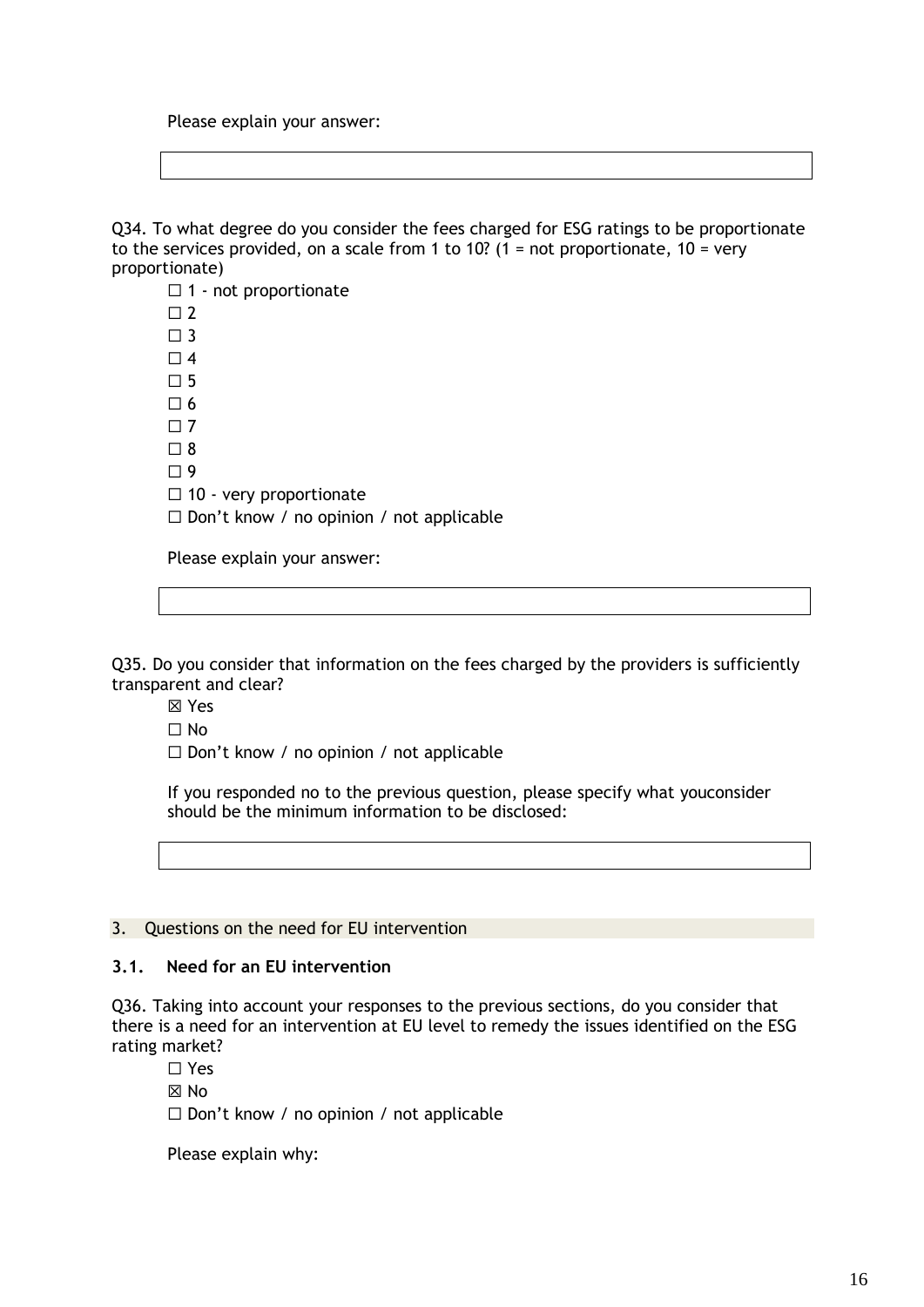If regulatory intervention would however be deemed warranted, FESE members are generally supportive of a principles-based approach designed to address the areas for improvement identified by IOSCO in its final report on environmental, social and governance (ESG) ratings and data products providers and the study on sustainability-related ratings, data and research.

If you responded yes to the previous question, what type of intervention would you consider necessary?

 $\Box$  Non-regulatory intervention (e.g. guidelines, code of conduct)

☐ Legislative intervention

 $\Box$  Don't know / no opinion / not applicable

Please explain your answer:

If you responded yes to the previous question, what do you consider should be the prime focus of the intervention?

*Please select as many answers as you like*

 $\Box$  Improving transparency on the operations of the providers

 $\Box$  Improving transparency on the methodology used by the providers

 $\Box$  Improving the reliability and comparability of ratings

 $\Box$  Clarifying what is meant by and captured by ESG ratings, to differentiate fromother tools and services

 $\Box$  Clarifying objectives of different types of ESG ratings Improving transparency on the fees charged by the providers

 $\Box$  Avoiding potential conflicts of interests

- $\Box$  Providing some supervision on the operations of these providers
- □ Other measures

Please specify the other elements the intervention should focus on andexplain what solutions and options you would consider appropriate:

Please explain what solutions and options you would consider appropriate inorder to improve transparency on the operations of the providers:

Please explain what solutions and options you would consider appropriate inorder to improve transparency on the methodology used by the providers:

Please explain what solutions and options you would consider appropriate inorder to improve the reliability and comparability of ratings: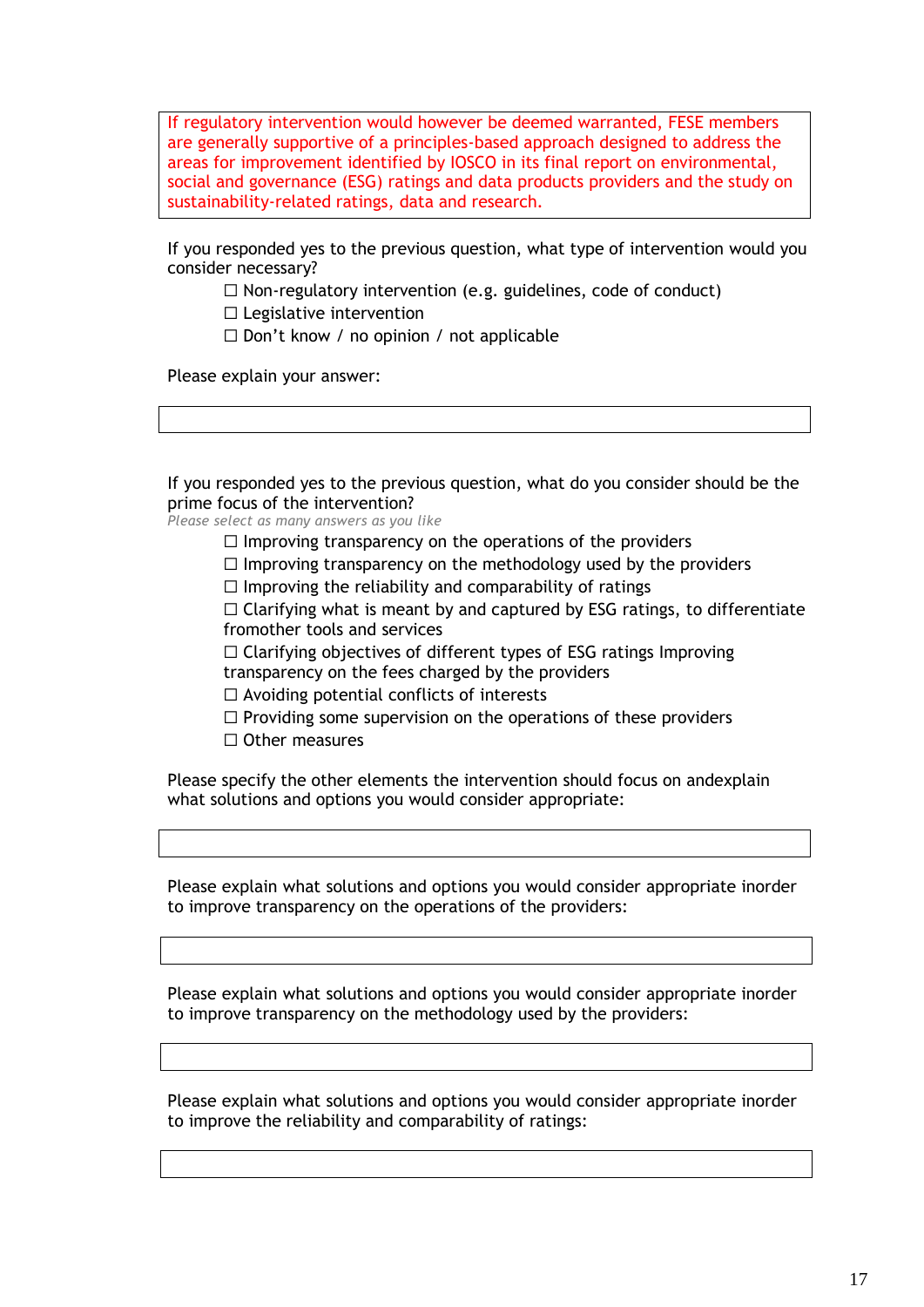Please explain what solutions and options you would consider appropriate inorder to clarify what is meant by and captured by ESG ratings, to differentiatefrom other tools and services:

Please explain what solutions and options you would consider appropriate inorder to clarify objectives of different types of ESG ratings:

Please explain what solutions and options you would consider appropriate inorder to improve transparency on the fees charged by the providers:

Please explain what solutions and options you would consider appropriate inorder to avoid potential conflicts of interests:

Please explain what solutions and options you would consider appropriate inorder to provide some supervision on the operations of these providers:

Q37. Do you consider that the providers should be subject to an authorisation or registration system in order to offer their services in the EU?

- ☐ Yes
- $\boxtimes$  No

 $\Box$  Don't know / no opinion / not applicable

Please explain why:

If any future authorisation or registration system initiative were to be envisaged by the Commission, FESE recommends linking such an initiative with those referred to in the files that are being discussed at EU level (e.g. EU Green Bonds Regulation).

Q38. Do you consider that the providers should be subject to an authorisation or registration system in order to provide ESG ratings on EU companies or non-EU companies' financial instruments listed in the EU even if they offer services to global or non-EU investors?

☐ Yes

 $\Box$  No

 $\boxtimes$  Don't know / no opinion / not applicable

Please explain why: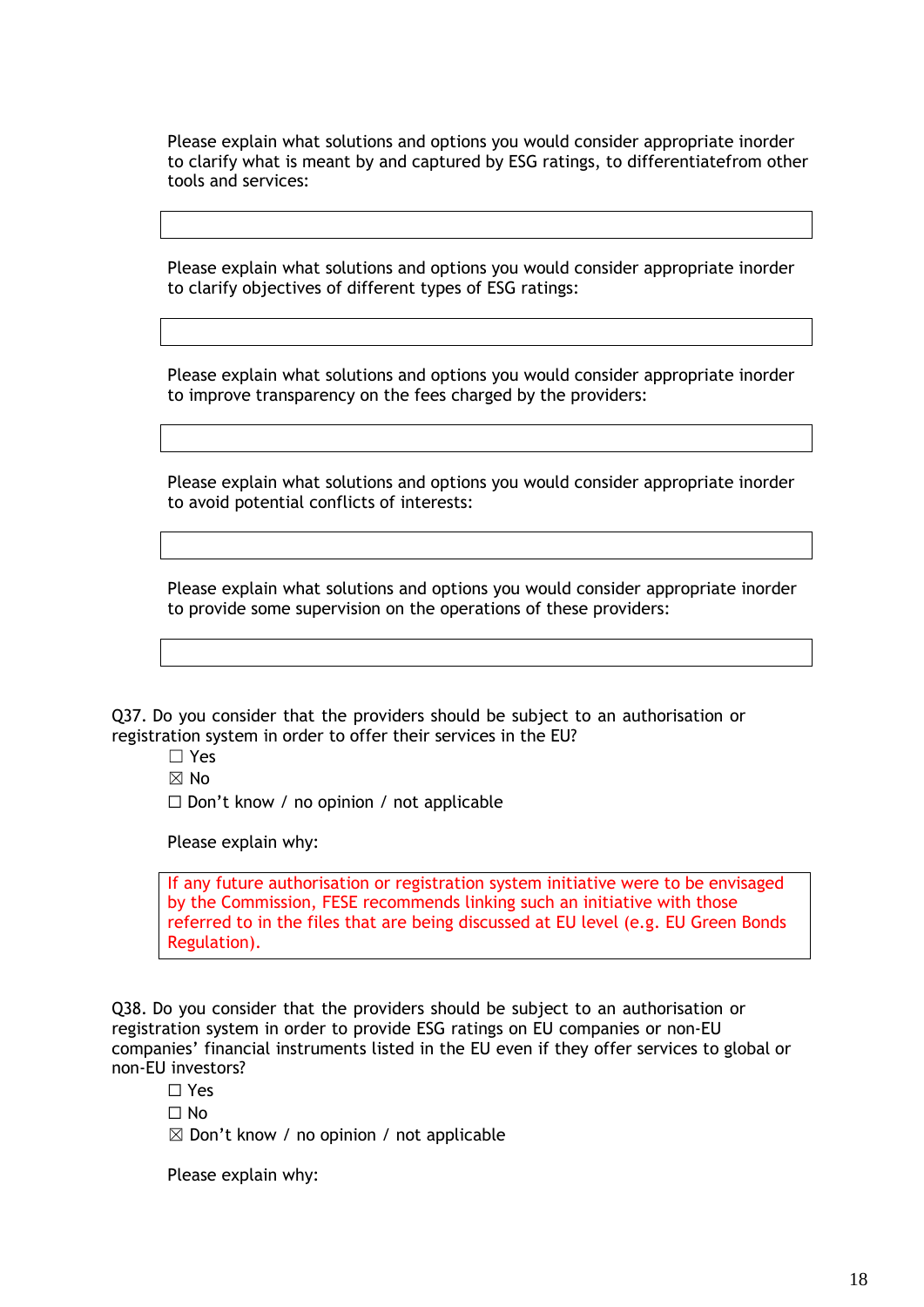As most ESG rating providers are non-EU companies, FESE believes that if some sort of authorisation and registration system would be introduced, it may make sense to align with existing pieces of regulation such as the EU GBS and thirdcountry provisions proposed in this regard.

Q39. Do you consider that there should be some minimum disclosurerequirements in relation to methodologies used by ESG rating providers?

- ☐ Yes
- $\Box$  No
- $\Box$  Don't know / no opinion / not applicable

Please explain why:

Q40. Do you consider that the providers should be using standardized templates for disclosing information on their methodology?

- ☐ Yes
- $\Box$  No
- ☐ Don't know / no opinion / not applicable

Please explain your answer:

Q41. Do you consider that the rules should be tailored to the size of the providerand hence have smaller providers subject to a lighter regime?

- ☐ Yes
- $\Box$  No

 $\Box$  Don't know / no opinion / not applicable

Please explain your answer:

If you responded yes to the previous question, please specify what metricyou consider should be used to differentiate between providers:

- □ Total revenue
- □ Revenue from ESG ratings
- ☐ Number of employees

☐ Percentage of EU companies/financial products rated (in the case of providerslocated outside the EU and not providing services to EU investors but rating EU companies/financial instruments)

 $\Box$  Other metric(s)

☐ Don't know / no opinion / not applicable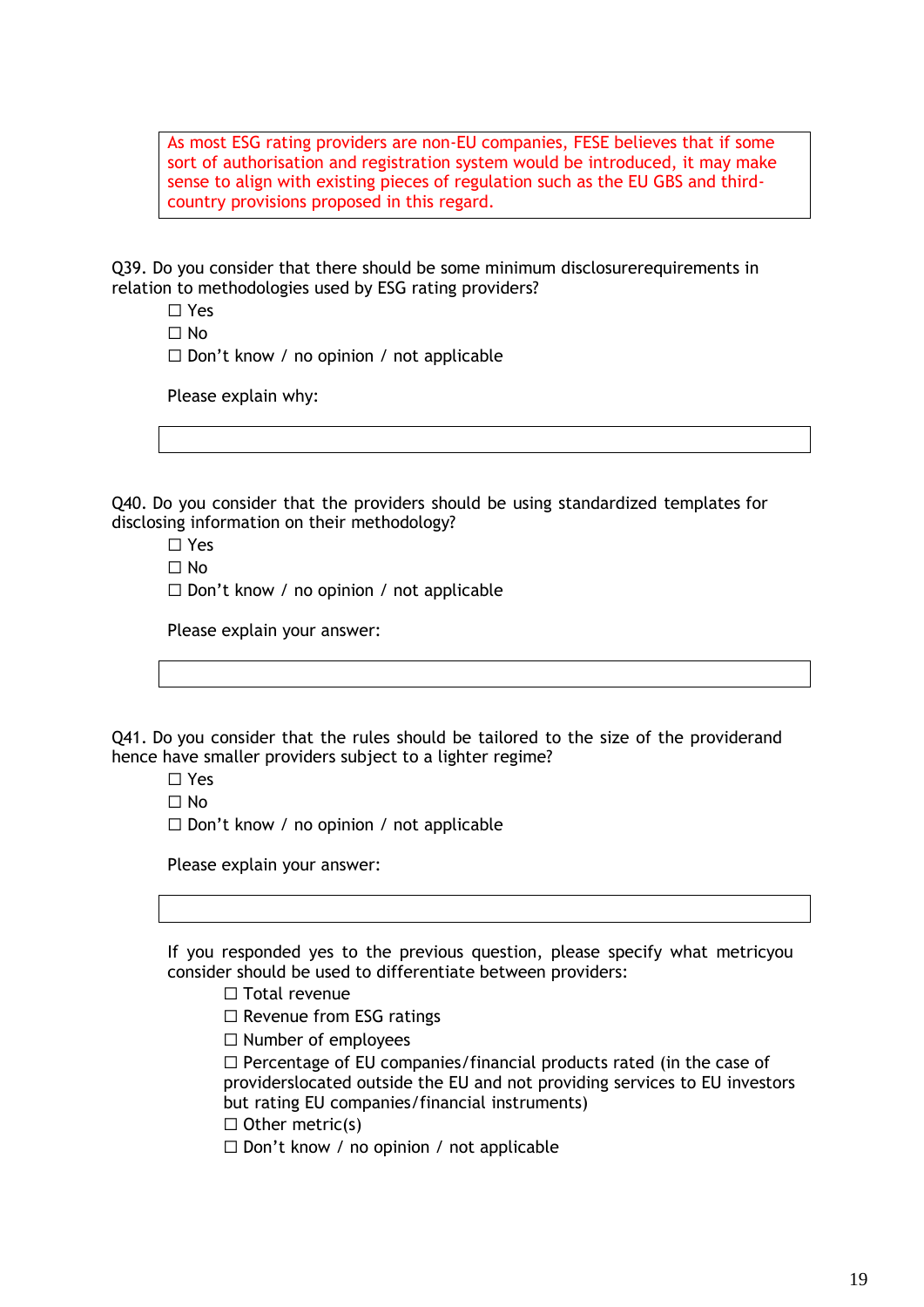Please specify to what other metric(s) you refer and explain:

Please explain your answer:

Q42. Should the providers located outside of the EU, not providing services to the EU investors but providing ratings of the European companies/financial products be subject to a lighter regime?

- ☐ Yes
- ☒ No

 $\Box$  Don't know / no opinion / not applicable

If you responded yes to the previous question, please specify what metric you consider should be used to differentiate between providers:

- ☐ Percentage of EU companies/financial products rated
- $\Box$  Other metric(s)
- ☐ Don't know / no opinion / not applicable

Please specify to what other metric(s) you refer and explain:

# **3.2. Costs of an EU intervention**

Questions for ESG rating providers

[…]

Questions for supervisors

[…]

# **PART B - Incorporation of ESG factors in credit ratings**

### 4. Questions to users of credit ratings

Q55. Do you use credit ratings for investment decisions?

 $\Box$  Yes, as a starting point for internal analysis

 $\Box$  Yes, as one of many sources of information that influence investment decisions

 $\Box$  Yes, as a decisive input into an investment decision

 $\Box$  No

☐ Other

☐ Don't know / no opinion / not applicable

If you use credit ratings for other purposes, please explain: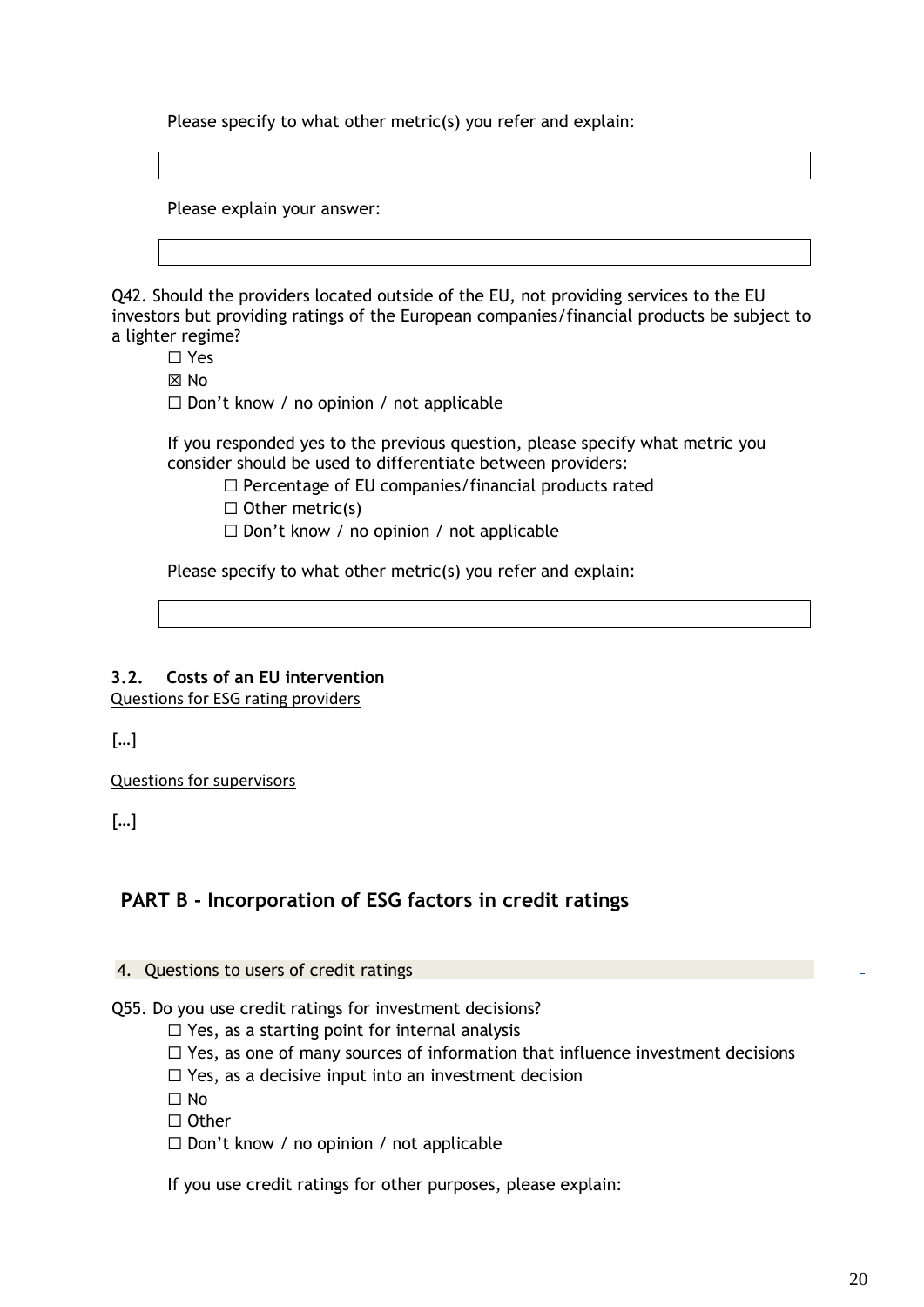Q56. Do you use credit ratings for regulatory purposes (e.g. stemming from the Capital [Requirements Regulation o](https://eur-lex.europa.eu/legal-content/EN/TXT/?uri=CELEX%3A32013R0575)r [Solvency II\)](https://eur-lex.europa.eu/legal-content/EN/TXT/?uri=CELEX%3A32009L0138)?

☐ Yes

☐ No

 $\Box$  These requirements don't apply to me

☐ Don't know / no opinion / not applicable

Please explain your answer:

Q57. Is it important for you to understand to what extent individual credit rating actions have been influenced by sustainability factors?

☐ Not important at all

 $\Box$  Slightly important

□ Important

□ Very important

☐ Don't know / no opinion / not applicable

Please explain your answer:

Q58. Do you find information about the extent to which CRAs methodologies or the rating process incorporate sustainability factors sufficiently well disclosed?

☐ Yes

 $\boxtimes$  No

☐ Don't know / no opinion / not applicable

Please explain your answer:

Despite CRA's efforts to improve transparency and effectiveness, for example through newly developed ESG risk heatmaps, the integration of ESG factors into credit ratings by CRAs is currently still facing drawbacks of lack of comparability and standardisation between the CRAs' integration of ESG factors and ESG ratings as well as focusing particularly on larger companies.

Q59. Where do you look currently for the information on how ESG factors impact the credit rating?

*Please select as many answers as you like*

☐ Press release accompanying credit ratings

 $\Box$  Additional analysis and reports available to subscribers

 $\Box$  Additional information materials available publicly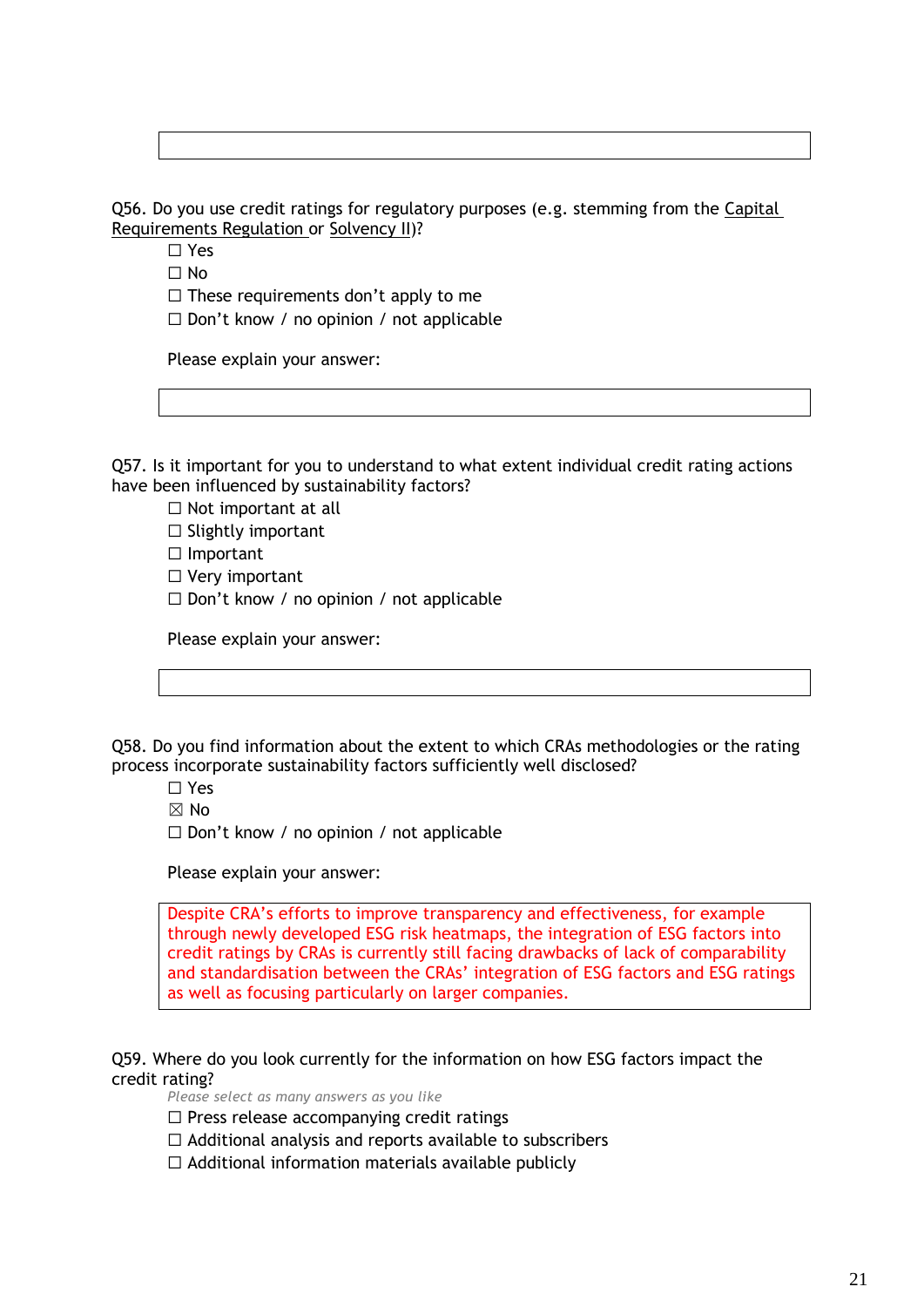$\Box$  Description of methodologies or rating process for specific asset classes, sectors or types of entities

 $\Box$  Frameworks or documents describing general approach to incorporation of ESG factors in credit rating process

 $\Box$  I don't know where to find such information

☐ Other

If you responded 'other' please explain where:

Q60. Does the level of disclosure differ depending on individual CRAs?

- ☐ Yes
- ☐ No

☐ Don't know / no opinion / not applicable

If you answered yes to the previous question, please explain the differences in the level of disclosure:

Q61. What are the trends on the market in relation to disclosure of information as to which credit ratings actions have been influenced by sustainability factors?

*Please select as many answers as you like*

 $\Box$  The level of disclosure has improved sufficiently since the entry into effect of ESMA guidelines (April 2020)

 $\Box$  In general the level of disclosure has improved sufficiently although some CRAs are lagging behind

☐ The overall level of disclosure is insufficient although some CRAs have sufficiently improved

Please explain your answer:

Q62. The extent to which CRAs incorporate ESG factors in credit ratings depends on the asset classes methodologies and the importance assigned to the given factor by a CRA's methodology. In addition, some CRAs have developed overall frameworks explaining how they incorporate ESG factors in credit ratings across asset classes, some publish reports reviewing past credit rating actions or specific sections accompanying credit rating actions.

In your opinion, what are trends in the relation to the incorporation of ESG factors in the credit rating process and methodologies?

 $\Box$  CRAs have sufficiently improved the incorporation of ESG factors in their methodologies and rating process

 $\Box$  In general CRAs have sufficiently improved the incorporation of ESG factors in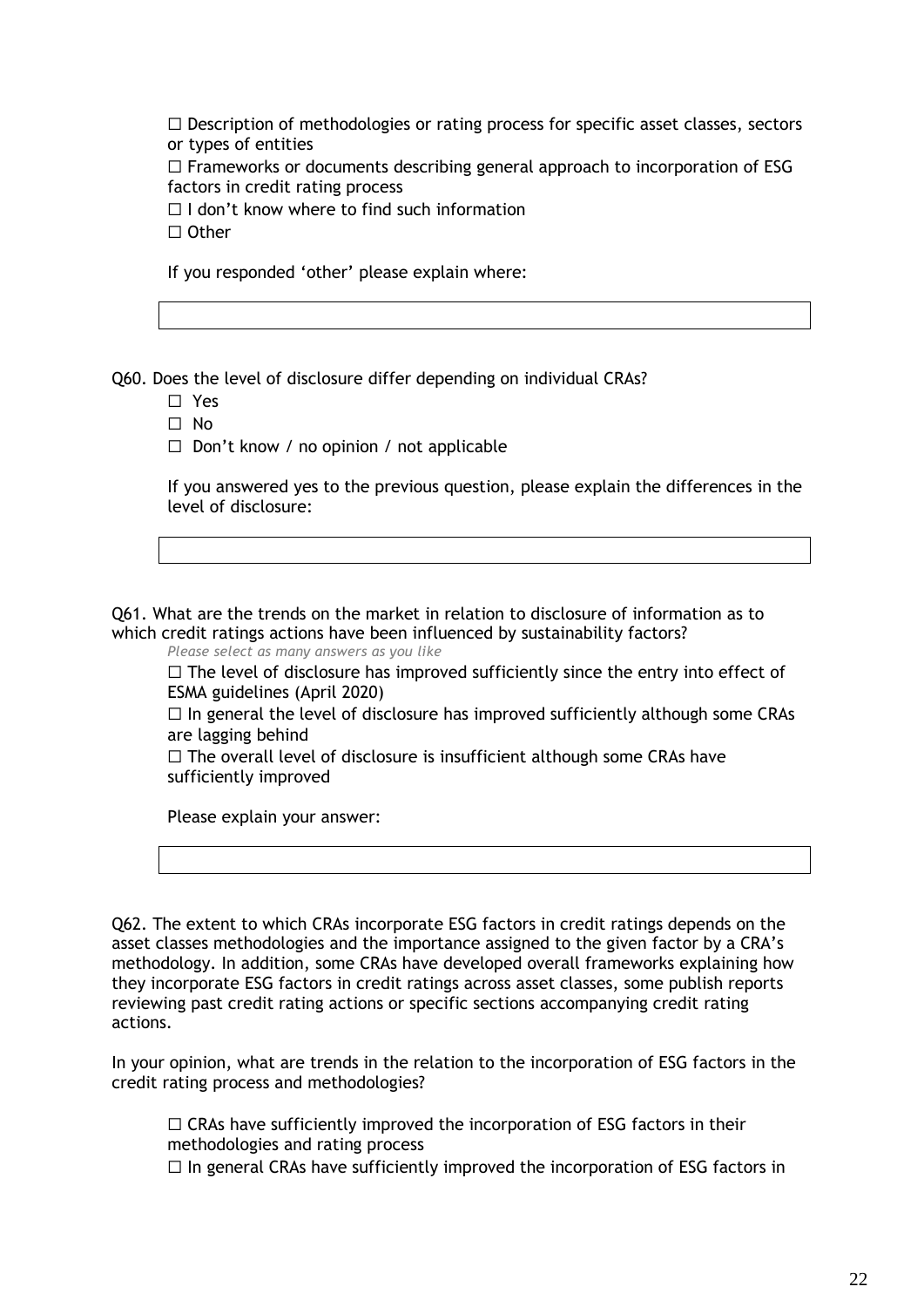credit ratings although some CRAs are lagging behind  $\Box$  In general the development is insufficient although some CRAs have improved the incorporation of ESG factors in their methodologies and rating process  $\Box$  CRAs have insufficiently improved the incorporation of ESG factors in their methodologies and rating process ☐ Don't know / no opinion / not applicable

Please explain your answer:

# 5. Questions to Credit Rating Agencies

[…]

6. Questions on the need for EU intervention (all respondents)

Q67. Do you consider that the current trends in the market are sufficient to ensure that CRAs incorporate relevant ESG factors in credit ratings?

- ☐ Yes
- ☐ No
- ☐ Don't know / no opinion / not applicable

Q68. Do you consider that the current trends in the market and application of ESMA guidelines on disclosure applicable to CRAs are sufficient to ensure understanding among users as to how ESG factors influence credit ratings?

☒ Yes

 $\Box$  No

 $\Box$  Don't know / no opinion / not applicable

If you responded 'no' to the previous questions, what type of intervention would you consider necessary?

*Please select as many answers as you like*

☐ Further detailing of ESMA guidelines on the disclosure of ESG factors in credit ratings

 $\Box$  Further supervisory actions by ESMA

 $\Box$  Legislative intervention

 $\Box$  While improvements are insufficient, we do not see further scope for EU intervention

☐ Other

If you responded 'other' to the previous question, please specify the other type of intervention you consider necessary:

Please explain your answer: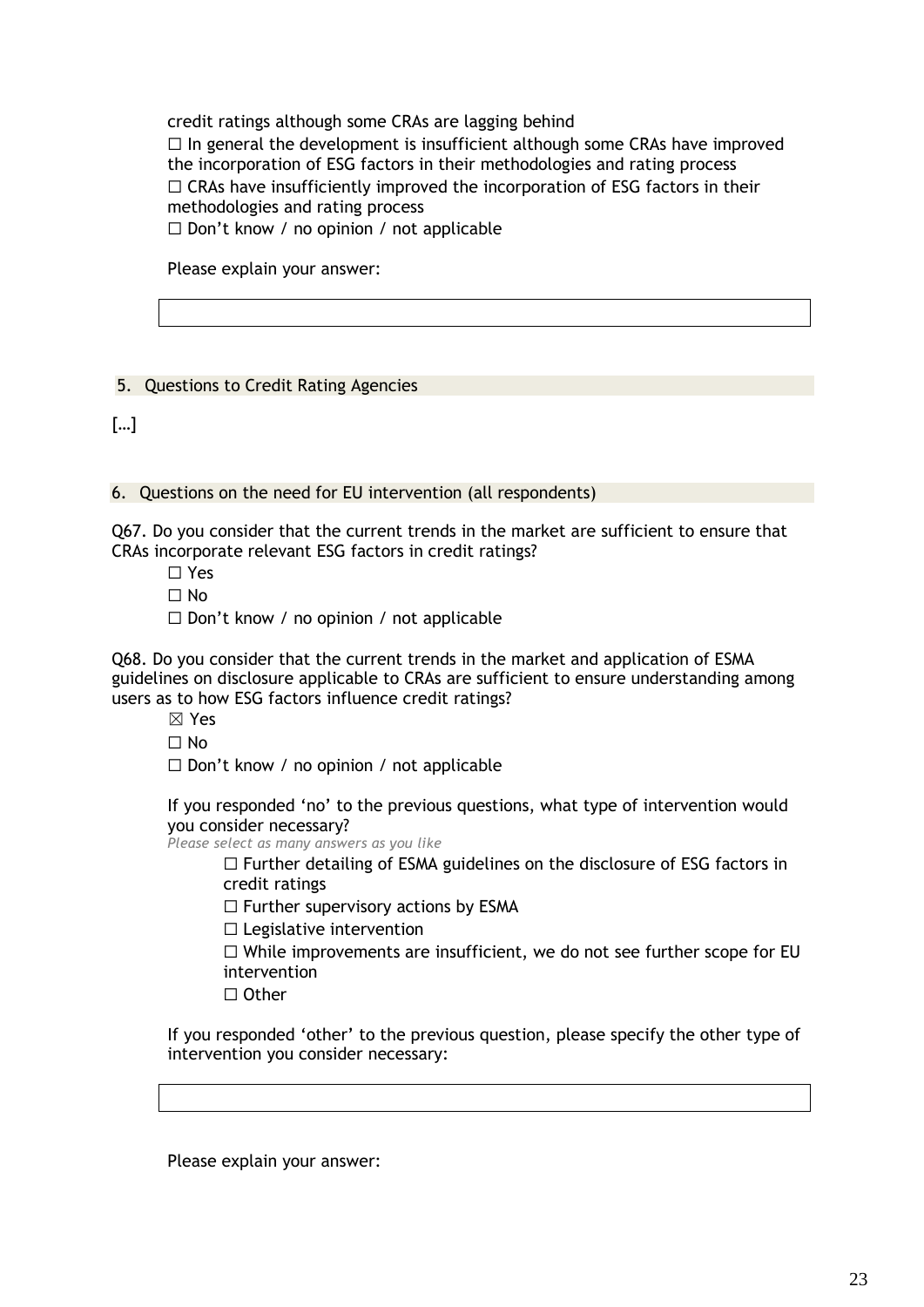Q69. Regarding the possible regulatory intervention, what type of requirements do you find relevant?

*Please select as many answers as you like*

 $\Box$  Press releases: introduce mandatory requirements mirroring the provision of ESMA guidance on the disclosure ESG factors in credit ratings

 $\Box$  Press releases: in addition to the previous option require CRAs to publish information not only about the impact of ESG factors on credit ratings, but also the lack of it

☐ Methodologies: require CRAs to explain the relevance of ESG factors in methodologies

☐ Methodologies: require CRAs to take into account ESG factors where relevant ☐ Other

If you responded other, please explain:

Please explain your answer:

Q70. What kind of risks or merits of the EU intervention do you see?

*Please select as many answers as you like*

 $\Box$  Provide further clarity on the impact of ESG factors on the creditworthiness of creditors and financial instruments

 $\Box$  More coherent approach of CRAs to the incorporation of ESG factors into credit ratings

□ Concerns about too much prominence given to ESG factors

☐ Others

If you responded other, please explain:

Please explain your answer:

Q71. What would be the consequences of the lack of the EU intervention?

*Please select as many answers as you like*

☐ Market trends are sufficient to meet investors demands for information on the impact of ESG factors on credit ratings

 $\Box$  CRAs will respond to market pressure and ensure the incorporation of ESG factors in credit ratings

 $\Box$  The existing gap between approaches of CRAs to the incorporation of ESG factors